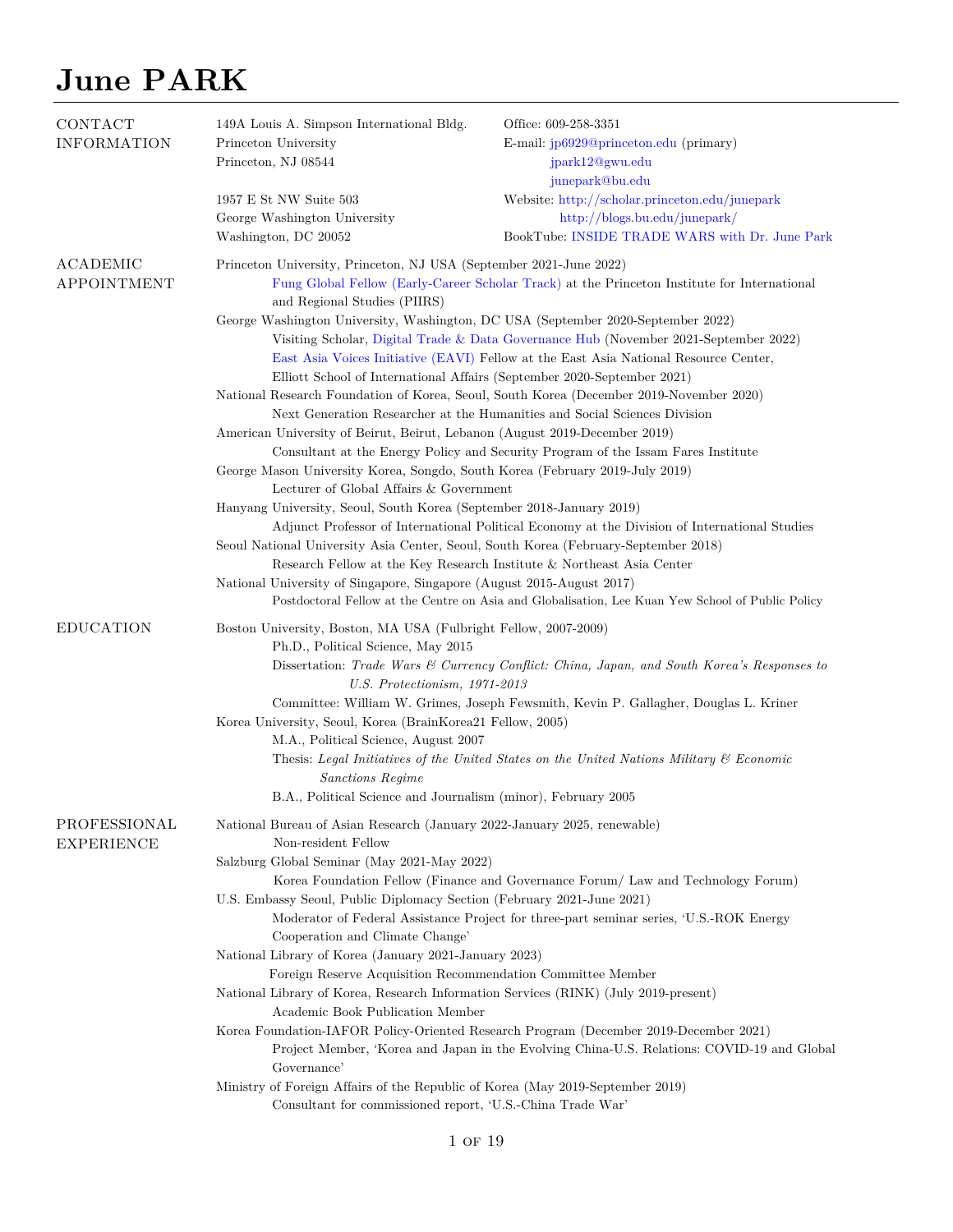|                        | Korea Economic Energy Institute (May-December 2018)                                                                                       |
|------------------------|-------------------------------------------------------------------------------------------------------------------------------------------|
|                        | Consultant and member of political economy/energy expert group for commissioned report,                                                   |
|                        | 'Regional Energy Cooperation'                                                                                                             |
|                        | Seoul National University Asia Center, Program on US-China Relations (November 2017-January 2018)<br>Visiting Scholar                     |
|                        | Pacific Forum (November 2017-January 2019)                                                                                                |
|                        | Non-resident James A. Kelly Korea Studies Fellow                                                                                          |
|                        | Asia Society, Asia 21 Young Leaders Initiative (August 2017-August 2018)                                                                  |
|                        | Asia 21 Leader                                                                                                                            |
|                        | Keio University, Global Security Research Institute (December 2016-January 2017)<br>Visiting Scholar                                      |
|                        | American Political Science Association (APSA) Centennial Center for Political Science & Public Affairs (April-<br>July 2015, August 2016) |
|                        | Visiting Scholar                                                                                                                          |
|                        | East-West Center in Washington (January-April 2015)                                                                                       |
|                        | Asia Studies Fellow                                                                                                                       |
|                        | George Washington University, Center for International Business Education and Research (GW-CIBER)                                         |
|                        | $(June-July 2014, June-July 2015)$<br>Doctoral Scholar                                                                                    |
|                        | Pacific Forum CSIS (April 2014-March 2015)                                                                                                |
|                        | Non-resident Korea Foundation Fellow                                                                                                      |
|                        | The Tobin Project (September 2013-May 2014)                                                                                               |
|                        | Democracy & Markets Fellow                                                                                                                |
|                        | Policy Research Institute, Ministry of Finance, Japan (February-October 2011)                                                             |
|                        | Visiting Scholar                                                                                                                          |
|                        | ICPSR Summer Program (June 2011-July 2011)<br>Scholar                                                                                     |
|                        | Peking University, School of International Studies (August 2011-July 2012)                                                                |
|                        | Visiting Senior Research Student                                                                                                          |
|                        | The University of Tokyo, Institute of Social Science                                                                                      |
|                        | Visiting Research Fellow (September 2010-August 2011)                                                                                     |
|                        | Pardee Center for the Study of the Longer-Range Future (June 2010-August 2010)                                                            |
|                        | Graduate Summer Fellow                                                                                                                    |
|                        | UN Security Council Subsidiary Organs Sanctions Branch (September 2005-March 2006)                                                        |
|                        | Intern                                                                                                                                    |
| <b>RESEARCH</b>        | International Political Economy                                                                                                           |
| <b>INTERESTS</b>       | Trade Disputes; Currency Conflicts; Tech Wars in the Digital Economy; AI; Digital Currencies                                              |
|                        | Energy Transactions; Geopolitics; Geoeconomics                                                                                            |
|                        | Regional Political Economy                                                                                                                |
|                        | East Asia (China, Japan, South Korea, North Korea); U.S.-East Asian Relations                                                             |
|                        | Europe (Germany, France, Italy, United Kingdom); EU-U.S. and EU-China Relations                                                           |
|                        | Trans-Regional Economic and Security Relations                                                                                            |
|                        | EU-China Tech Transfers; East Asia-Gulf Energy Transactions                                                                               |
|                        | Quantitative Methods                                                                                                                      |
|                        | Data Visualization (ArcGIS, QGIS, R, Tableau)                                                                                             |
| PUBLICATIONS           |                                                                                                                                           |
| <b>BOOK MANUSCRIPT</b> | (In progress) 'EUROPE'S CHALLENGES & RESPONSES: Between Faustian Bargains with China<br>1.                                                |
|                        | and U.S. Pressures since Brexit,' in progress for application to the European Research Council (ERC)                                      |
|                        | Advanced Grant under the ERC Work Programme 2022 (Confirmed Host Institution: Brussels                                                    |
|                        | School of Governance, Vrije Universiteit Brussel, Belgium)                                                                                |
|                        | 2.<br>(Under review) 'DIGITAL TRADE WARS & CURRENCY CONFLICT: China, South Korea and                                                      |
|                        | Japan's Responses to U.S. Protectionism since COVID-19' funded by the National Research                                                   |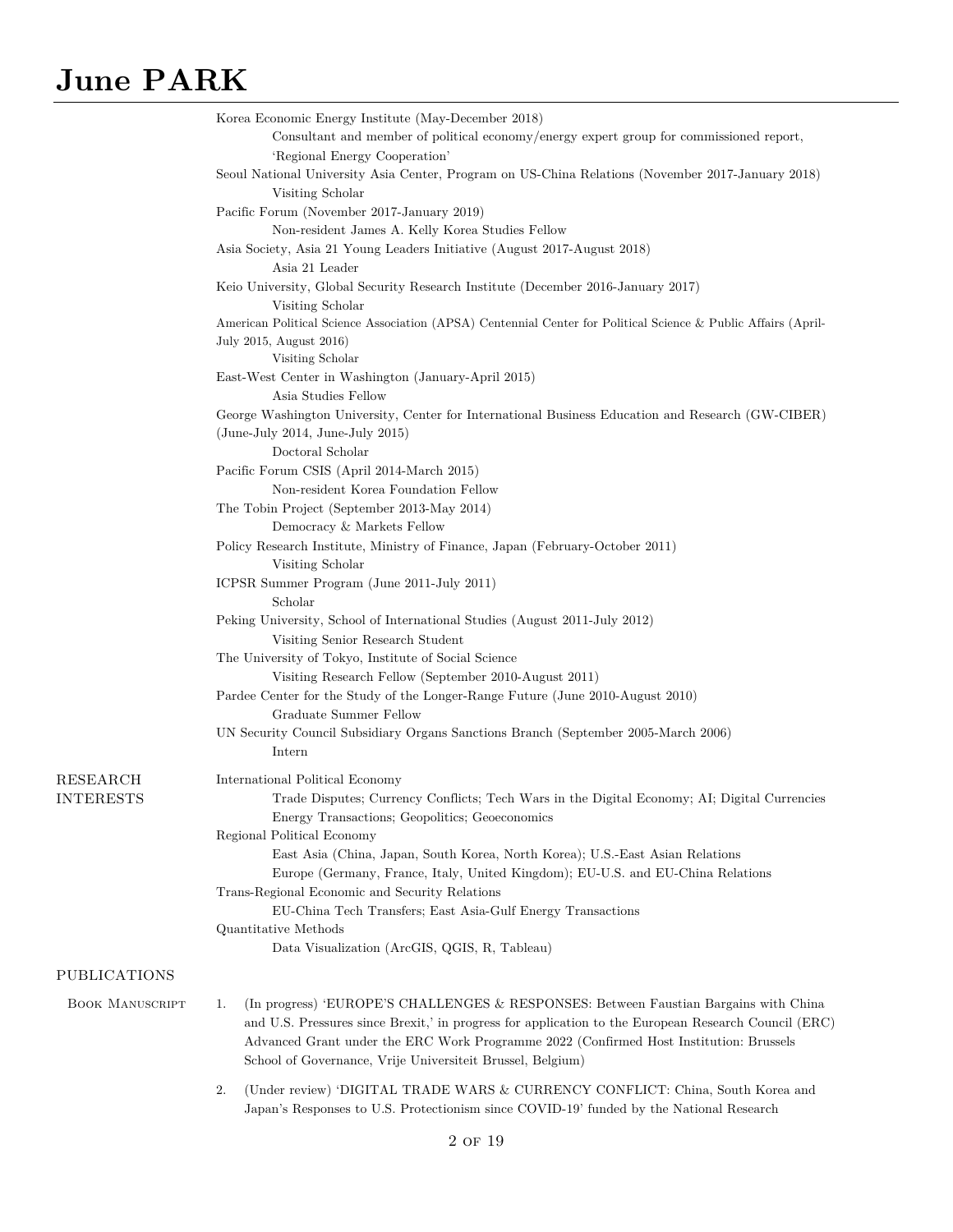|                      |         | Foundation of Korea (NRF-2019S1A5B5A07106479). Under review at the Nancy Bernkopf Tucker<br>and Warren I. Cohen Book on American–East Asian Relations at Columbia University Press.                                                                                                                                                      |
|----------------------|---------|------------------------------------------------------------------------------------------------------------------------------------------------------------------------------------------------------------------------------------------------------------------------------------------------------------------------------------------|
| PEER-REVIEWED        | 1.      | (Under revision) June Park. "The Weaponization of Supply Chains in the Contactless Economy<br>under COVID-19: The Role of the U.S.-China Race for Supremacy in AI in the Japan-South Korea<br>Chip War."                                                                                                                                 |
|                      | 2.      | (Revise & Resubmit) June Park. "Expertise as a Response to the Limits of Multilateralism: The Case<br>of South Korea's 'Vaccine Procurement Task Force' for COVID-19 Vaccines amid Unequal Access<br>via the COVAX Facility." Frontiers in Political Science.                                                                            |
|                      | 3.      | June Park. "Governing a Pandemic with Data on the Contactless Path to Artificial Intelligence:<br>Personal Data, Public Health, and the Digital Divide in South Korea, Europe and the United States<br>in Tracking of COVID-19." <i>PArtecipazione e COnflitto (PACO)</i> , $14(1)$ 2021: 79-112. DOI:<br>10.1285/i20356609v14i1p79      |
|                      | 4.      | June Park and Eunbin Chung, "Learning from Past Pandemic Governance: Early Response and<br>Public-Private Partnerships in Testing of COVID-19 in South Korea." Special issue on Pandemics,<br>COVID-19, Sustainability and Development. World Development 137. DOI:<br>10.1016/j.worlddev.2020.105198                                    |
|                      | 5.      | June Park and Troy Stangarone. "Trump's America First Policy in Global and Historical<br>Perspectives: Implications for US-East Asian Trade." Asian Perspective 43, no. 1 (2019): 1-34. DOI:<br>10.1353/apr.2019.0000                                                                                                                    |
| WORKS IN<br>PROGRESS | $\circ$ | June Park. 'Post-Pandemic Conflicts in Data Governance and Technology: Protecting Data and<br>Regulating AI in the EU, South Korea, Japan, the U.S. and China' (For submission to Review of<br><i>International Political Economy</i> )                                                                                                  |
|                      | $\circ$ | June Park and Chien-Kai Chen. "Chips for Jabs: The Geopolitics of COVID-19 Vaccine Procurement<br>by South Korea and Taiwan from the United States amid the growing U.S.-China Tech War." (For<br>submission to Business $\mathcal{B}$ Politics)                                                                                         |
|                      | $\circ$ | June Park and Troy Stangarone. "The Unparalleled Approaches by Central Banks in Governing<br>Digital Currencies: The PBOC, the BOK, the BOJ, the ECB and the Federal Reserve Board." (For<br>submission to <i>International Affairs</i> )                                                                                                |
|                      | $\circ$ | June Park. "Enabling the Disabled with AI and Tech: A Cross-Country Analysis of Reasonable<br>Accommodation for the Disabled in South Korea, United States, United Kingdom, Sweden and<br>Canada in the Digital Economy." (For submission to <i>Digital Policy, Regulation and Governance</i> )                                          |
|                      |         | June Park. "The Role of U.S. Shale Gas in Trade Wars amid COVID-19: Comparing U.S. Pressures<br>on Nord Stream 2 in Europe and Demands on LNG Sales to Asia." (For submission to <i>Energy</i><br>Policy)                                                                                                                                |
| POLICY REPORTS       | 1.      | June Park, 'Revising the Data Regulations for Scientific Research: The Anonymization of Personal<br>Data in South Korea,' in 'Public Health' Section of the Democracy in Asia, Project Report, The<br>Brookings Institution. (expected publication date: October-November 2022)                                                          |
|                      | 2.      | June Park, Pamela Rizkallah and Ali Ahmad. A Decade Later: South Korea's Nuclear Energy<br>Exports to the Middle East, Middle East Nuclear Energy Monitor 2019, American University of<br>Beirut. Beirut: January 2020. (This project was funded by the John D. and Catherine T. MacArthur<br>Foundation: G-1708-152348.)                |
| POLICY PAPERS        | 1.      | (Forthcoming) June Park. 'Redefining the Post-Pandemic Global Economic Order: The U.S. and<br>China Jostling for Power in Technology,' in 'Regional Economic Integration in the Post-Pandemic<br>Era, RSIS Monographs, S. Rajaratnam School of International studies, Nanyang Technological<br>University, Singapore (Spring 2022, TBD). |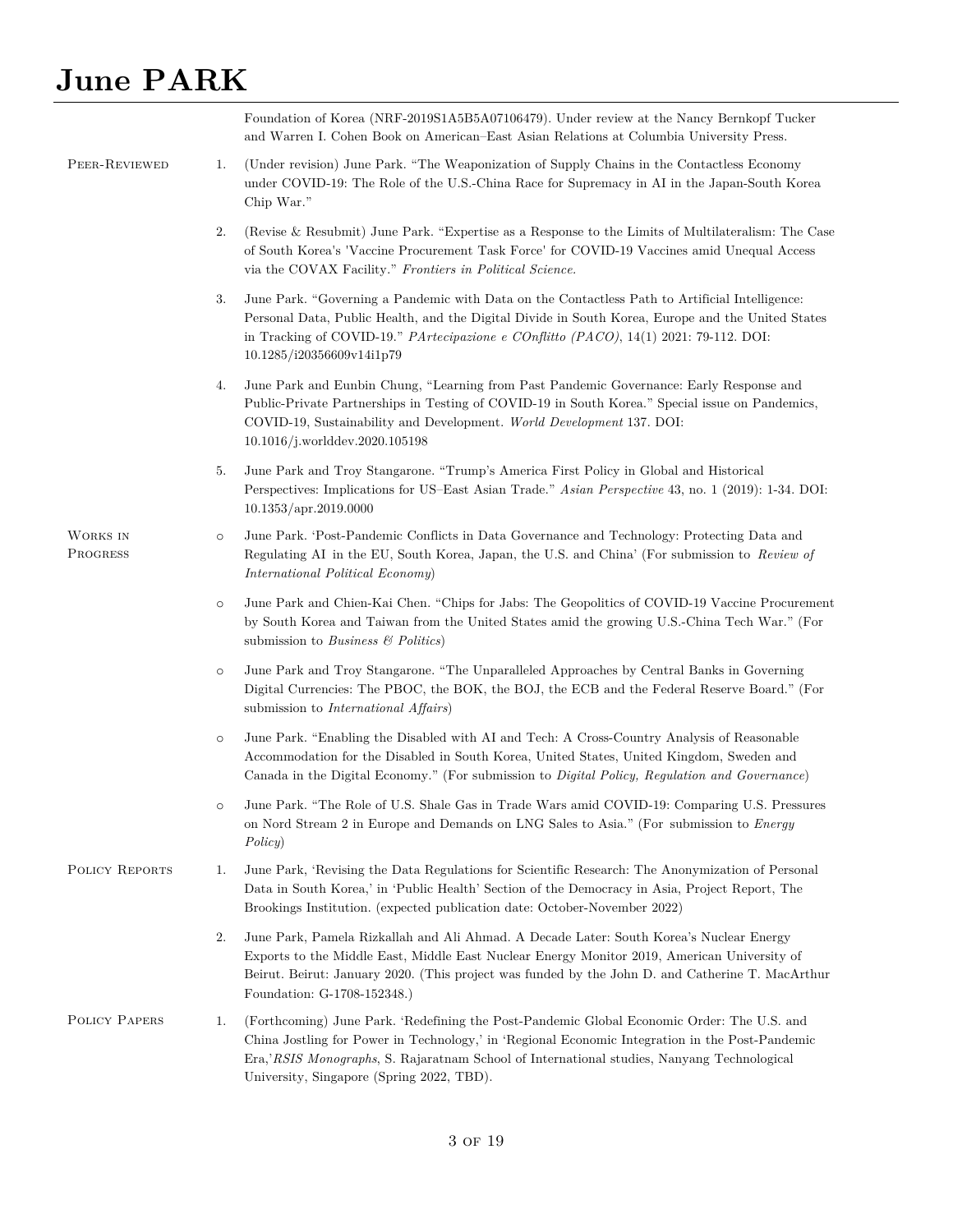|                               | June Park. 'South Korea's Critical Moment in Digital Currency Policymaking: Between Limiting<br>2.<br>Cryptocurrencies and Launching a Central Bank Digital Currency (CBDC).' KEI Academic Paper<br>Series - On Korea. March 2022. Korea Economic Institute of America.                                                                                                                |
|-------------------------------|----------------------------------------------------------------------------------------------------------------------------------------------------------------------------------------------------------------------------------------------------------------------------------------------------------------------------------------------------------------------------------------|
|                               | June Park. "Cyber-hacking as a Means of "Self-reliance": North Korea's Ransomware-based Cyber-<br>3.<br>hacking for Economic Gains in the Absence of Regulations on Cryptocurrencies in Global Finance."<br>Series on <i>Understanding North Korea</i> , January 2022. NCNK/The Wilson Center.                                                                                         |
|                               | June Park. 'Renewable Energy in Trade Wars: Solar Power in South Korea's Energy Mix and the<br>4.<br>Impact of Protectionism,' KEI Academic Paper Series - On Korea, Vol.12, January 2019. Korea<br>Economic Institute of America.                                                                                                                                                     |
|                               | June Park. 'Striking the 21st Century Trade Agreement: The Case of IP in the TPP and U.S.-<br>5.<br>Northeast Asian Economic Relations,' The Asan Forum, The Asan Institute for Policy Studies, 3:4,<br>August 2015.                                                                                                                                                                   |
|                               | June Park. 'From Cardinal Sin to Policy Agenda? The Role of Capital Controls in Emerging Market<br>6.<br>Economies: A Study of the Korean Case, 1997-2011,' Joint U.S.-Korea Academic Studies: Emerging<br><i>Voices</i> , Korea Economic Institute of America, March 2012.                                                                                                            |
|                               | June Park. 'Implications of the Bilateral Swap Agreements in Northeast Asia: Korea's Role in<br>7.<br>Regional Financial Cooperation in the era of a New Critical Juncture,' Korea Policy Review, John F.<br>Kennedy School of Government, Harvard University, July 2009.                                                                                                              |
| <b>BOOK CHAPTERS</b>          | 1.<br>(In progress) June Park. 'Transitions, Regulations, and Competition: The Limits of U.S.-ROK<br>Energy Cooperation on Climate Change post-COVID-19,' in Kuyoun Chung ed., Renewing the South<br>Korea-United States Alliance: Value, Security, and Prosperity in the Indo-Pacific,' Routledge, Taylor<br>& Francis (Publication date TBD: $2022$ )                                |
|                               | 2.<br>(Forthcoming) June Park. 'The Art of Evasion in the Cyber Economy: Cyber-hacking, Money<br>Laundering and the Evasion of Sanctions by North Korea,' in Andrea Charron and Clara Portela<br>eds., Multilateral Sanctions Revisited: Lessons Learned from Margaret Doxey, McGill-Queens<br>University Press, 2021. ISBN 9780228011859                                              |
|                               | 3.<br>June Park. 'Institutions Matter in Fighting COVID-19: Public Health, Social Policies and the<br>Control Tower in South Korea,' in Scott L. Greer, Elizabeth J. King, André Peralta-Santos and Elize<br>Massard eds., Coronavirus Politics: The Comparative Politics and Policy of COVID-19, University of<br>Michigan Press, 2021. DOI: 10.3998/mpub.11927713 ISBN 9780472038626 |
|                               | June Park and Emma Ashford, 'Securing Energy from the Gulf amid Geopolitical Strife: Japan,<br>4.<br>South Korea and the GCC,' in Tim Niblock, Degang Sun and Talmiz Ahmad eds., The Gulf States,<br>Asia and the Indian Ocean: Ensuring the Security of the Sea Lanes. Gerlach Press, 2018. DOI:<br>10.2307/j.ctv4ncp9p.7 ISBN 9783959940580                                          |
|                               | June Park. 'A Cautionary Tale of Market Power and Foreign Policy: Beyond the Geoeconomics of<br>5.<br>Renminbi Internationalization,' in Tomoo Kikuchi and Masaya Sakuragawa eds., China and Japan in<br><i>the Global Economy.</i> Routledge Series in the Modern World Economy, 2018. ISBN 9780367504250                                                                             |
|                               | June Park. 'Bargaining for More: China's Initiatives for Regional Free Trade in East Asia,' in<br>6.<br>Mingjiang Li ed., China Joins Global Governance: Cooperation and Contentions. Rowman &<br>Littlefield, 2012. ISBN 9780739176771                                                                                                                                                |
| POLICY BRIEFS &<br>COMMENTARY | June Park. 'The United States is determined to dominate the semiconductor tech war,' East Asia Forum,<br>August 6, 2021.                                                                                                                                                                                                                                                               |
|                               | June Park. 'Why are semi-conductors so relevant for global manufacturing industries?' Commentary in<br>Dossier 'Semiconductors: The Global Race for Technology'. Istituto per gli Studi di Politica Internazionale<br>(ISPI). June 7, 2021.                                                                                                                                            |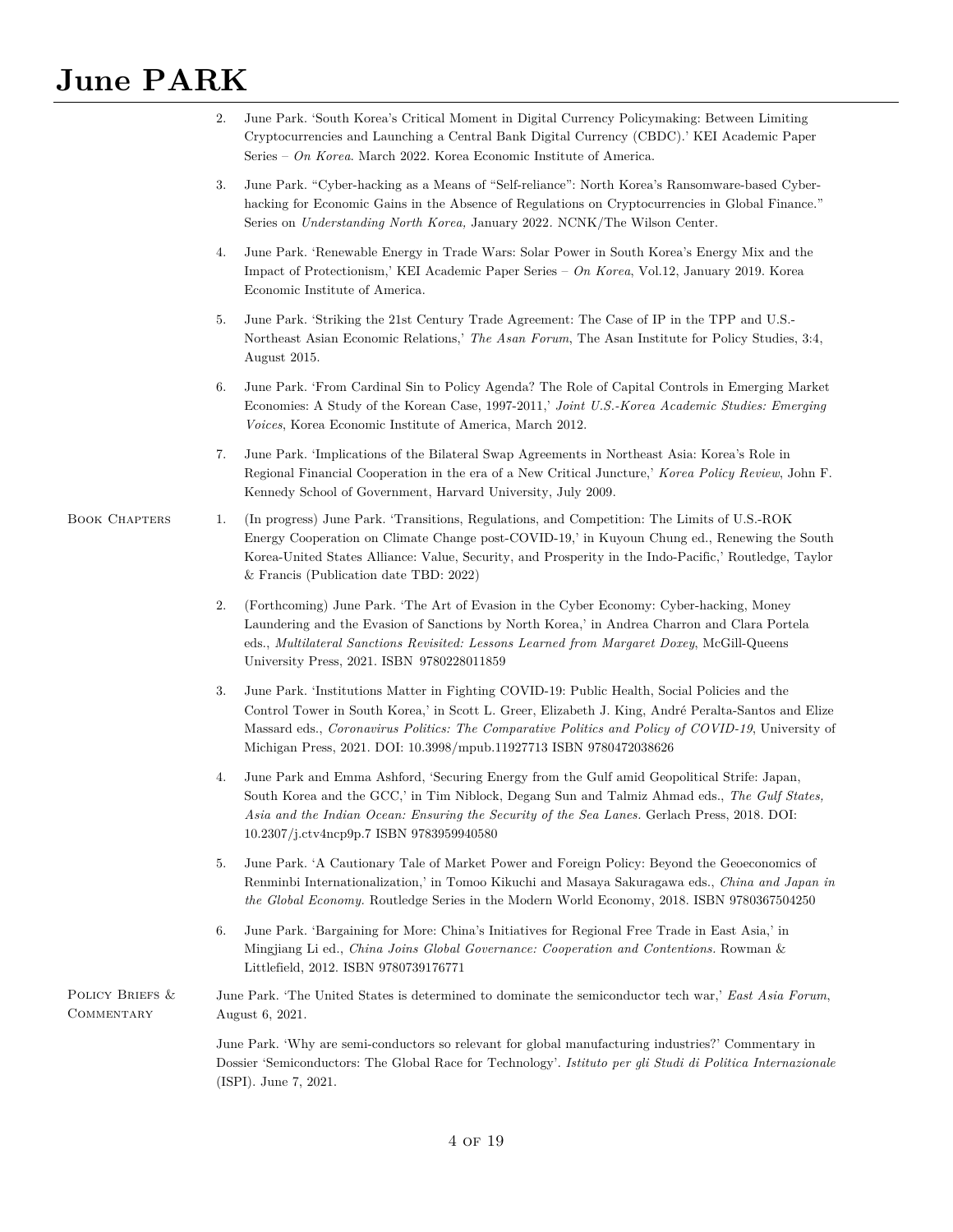|                                              | June Park. 'Striking a Balance between Data Privacy and Public Health Safety: A South Korean<br>Perspective,' Commentary from The Evolving Indo-Pacific Trade Environment, The National Bureau of<br>Asian Research. April 29, 2021.                                                                                                                                                                                     |
|----------------------------------------------|--------------------------------------------------------------------------------------------------------------------------------------------------------------------------------------------------------------------------------------------------------------------------------------------------------------------------------------------------------------------------------------------------------------------------|
|                                              | June Park. 'What COVID-19 Reveals: The Risk of China-Centered Global Supply Chains and the<br>Acceleration of Tech Wars in AI,' OpenAsia, IAFOR, July 30, 2020.                                                                                                                                                                                                                                                          |
|                                              | June Park. 'Tracking COVID-19 in the Age of AI and Tech Wars,' Asia Pacific Bulletin, No. 517. East<br>West Center in Washington. July 17, 2020.                                                                                                                                                                                                                                                                         |
|                                              | June Park. 'Semiconductor tech war underlies the Japan–South Korea trade dispute,' East Asia Forum,<br>September 24, 2019.                                                                                                                                                                                                                                                                                               |
|                                              | June Park. 'Small and Medium-Sized Enterprises at Risk: South Korea's Awkward Positioning on the<br>U.S. Huawei Ban amid the Global Race on 5G,' in Asia's Great Huawei Debate, The Diplomat, Issue 57,<br>August 2019.                                                                                                                                                                                                  |
|                                              | 'Much Hype, Little Preparation: Reactions to the Trump-Kim Summit,' Asia Blog, Asia Society, March 1,<br>2019.                                                                                                                                                                                                                                                                                                           |
|                                              | June Park. 'Reinventing the Middle East? South Korea's Engagements with the Gulf amid Geopolitical<br>Conflicts', News from Northeast Asia, The NewsLetter, International Institute for Asian Studies (IIAS),<br>Leiden University. No. 80, Summer 2018.                                                                                                                                                                 |
|                                              | June Park and Ali Ahmad. 'Risky Business: The Hidden Military Pact in the UAE-ROK Nuclear Power<br>Plant Deal,' The Diplomat. March 1, 2018.                                                                                                                                                                                                                                                                             |
|                                              | June Park and Jonathan B. Miller. 'Is North Korea's Nuclear Tech for Sale?' East Asia Forum. November<br>3, 2016. Re-published as 'The Scariest Thing North Korea Could Ever Do: Sell a Nuclear Weapon,'<br><i>National Interest.</i> November 6, 2016.                                                                                                                                                                  |
|                                              | June Park. 'Forging Ties in Different Pathways: Developing Iranian-Asian Relations in the Aftermath of<br>the JCPOA,' Rising Powers Project, Marmara University. October 26, 2016.                                                                                                                                                                                                                                       |
|                                              | June Park. 'South Korea's Policy Choices in the TPP Era,' Asia Pacific Bulletin, No. 307, East West<br>Center in Washington. April 9, 2015.                                                                                                                                                                                                                                                                              |
| <b>BOOK REVIEWS</b>                          | June Park. 'Envisioning the Future of Sino-Latin American Trade Relations,' a review of Kevin Gallagher<br>and Roberto Porzecanski, 'Dragon in the Room: China and the Future of Latin American<br>Industrialization' (Stanford University Press: 2010), Fudan Journal of the Humanities and Social<br>Sciences, Fudan University, 8:2, May 2012.                                                                        |
|                                              | June Park. 'Reconceptualizing the Chinese Economic Miracle,' a review of Yasheng Huang, 'Capitalism<br>with Chinese Characteristics: Entrepreneurship and the State' (Cambridge University Press: 2008), Fudan<br>Journal of the Humanities and Social Sciences, Fudan University, 8:1, March 2012.                                                                                                                      |
|                                              | June Park. A review of Emilian Kavalski ed., 'China and the Global Politics of Regionalization' (Ashgate:<br>2009), Journal of Chinese Political Science, 17:1, November 30, 2011. DOI: 10.1007/S11366-011-9183-X                                                                                                                                                                                                        |
| ORGANIZATION<br><b>REPORTS</b>               | 'Report of the Economic and Social Development Group: Combine Our Efforts', in 'The UN at 60: The<br>Road Ahead', the 43 <sup>rd</sup> Graduate Study Programme, United Nations Information Service,<br>United Nations Office in Geneva (October 2005)                                                                                                                                                                   |
| PROFESSIONAL<br>SERVICE -<br><b>ACADEMIA</b> | Reviewer for peer-reviewed academic journals:<br>Foreign Policy Analysis (May 2020-present)<br>Cambridge Review of International Affairs (March 2020-present)<br>Asia Policy (January 2020-present)<br>Revista CIDOB d'Afers Internacionals (January 2020-present)<br><i>Energy Policy</i> (December 2019-present)<br>Applied Economics (November 2019-present)<br>Asian Journal of Political Science (May 2019-present) |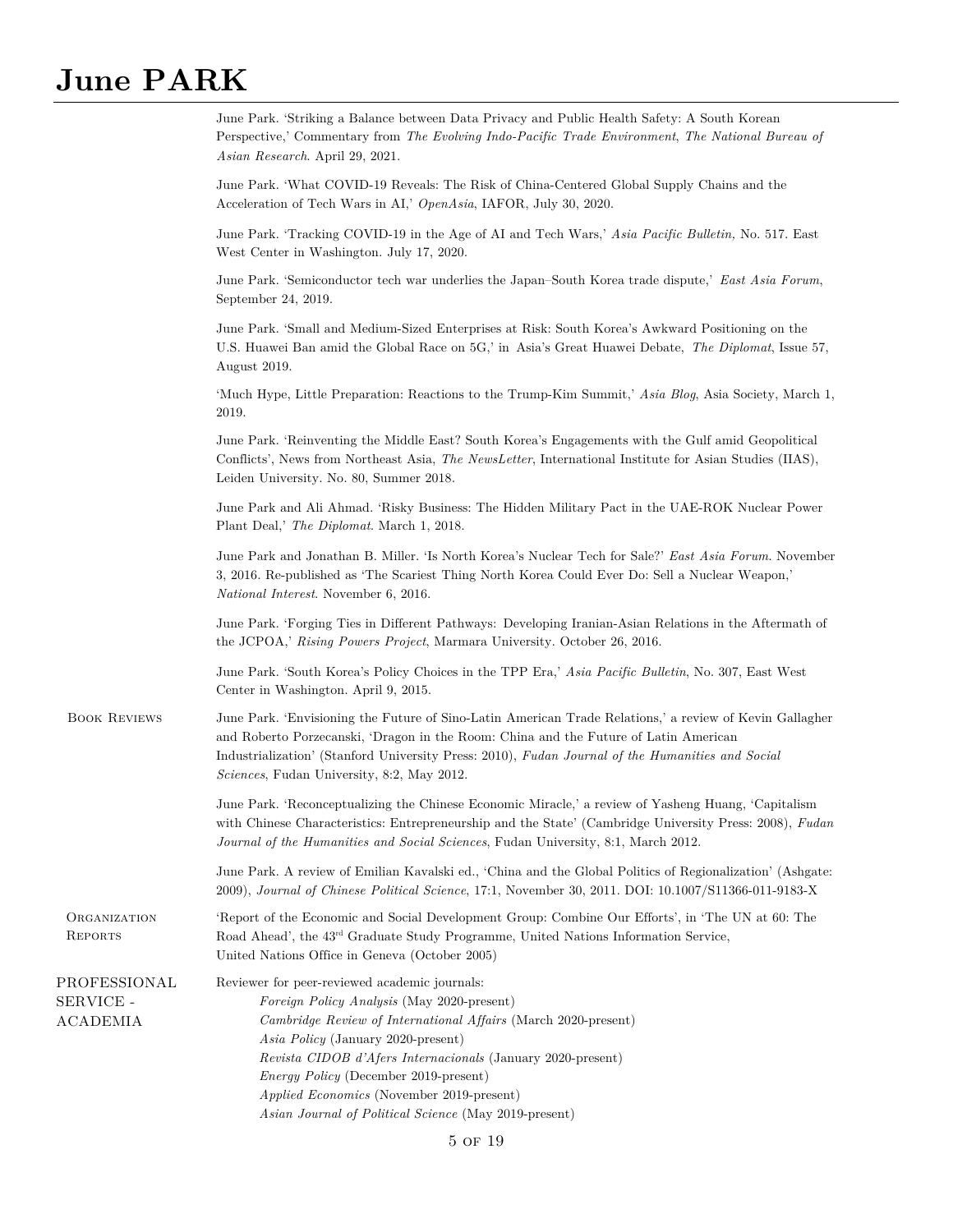|                                                                             | <i>Review of International Political Economy</i> (November 2018-present)<br>Journal of Chinese Political Science (October 2018-present)                                                                                                                                                                                                                                                                                                                                                                                                                                                                                                                                                                                                                                                                                                    |
|-----------------------------------------------------------------------------|--------------------------------------------------------------------------------------------------------------------------------------------------------------------------------------------------------------------------------------------------------------------------------------------------------------------------------------------------------------------------------------------------------------------------------------------------------------------------------------------------------------------------------------------------------------------------------------------------------------------------------------------------------------------------------------------------------------------------------------------------------------------------------------------------------------------------------------------|
|                                                                             | Acquisition editor for <i>DiverseAsia</i> of Seoul National University Asia Center (February-September 2018)                                                                                                                                                                                                                                                                                                                                                                                                                                                                                                                                                                                                                                                                                                                               |
|                                                                             | External reviewer for Joseph Grieco, John Ikenberry, and Michael Mastanduno, Introduction to<br>International Relations: Enduring Questions and Contemporary Perspectives, 2 <sup>nd</sup> Edition (January 2017)                                                                                                                                                                                                                                                                                                                                                                                                                                                                                                                                                                                                                          |
|                                                                             | External reviewer for APSA Centennial Center for Political Science & Public Affairs Research Grant<br>Program (February 2016)                                                                                                                                                                                                                                                                                                                                                                                                                                                                                                                                                                                                                                                                                                              |
| PROFESSIONAL<br>$SERVICE -$<br><b>TESTIMONIES &amp;</b><br><b>BRIEFINGS</b> | The New South Korean President & Implications for the United States,' Briefing before the House<br>Foreign Affairs Committee & Congressional Staff of the National Bureau of Asian Research (NBR),<br>Capitol Hill, March 14, 2022 (scheduled)                                                                                                                                                                                                                                                                                                                                                                                                                                                                                                                                                                                             |
| PROFESSIONAL<br>$SERVICE -$                                                 | Project Member, Public Health Section, Democracy in Asia, Project Phase II, The Brookings Institution<br>(February-November 2022)                                                                                                                                                                                                                                                                                                                                                                                                                                                                                                                                                                                                                                                                                                          |
| POLICY                                                                      | Expert, U.S.-South Korea Webinar Series and in-person Workshop on foundational and emerging<br>technologies, Pacific Forum (Summer-Winter 2022, scheduled)                                                                                                                                                                                                                                                                                                                                                                                                                                                                                                                                                                                                                                                                                 |
|                                                                             | Expert, Private and Virtual Expert Workshops on South Korea, Center for East Asia Policy Studies<br>(CEAP) and SK-Korea Foundation Chair in Korea Studies, the Brookings Institution (October 2021-<br>present)                                                                                                                                                                                                                                                                                                                                                                                                                                                                                                                                                                                                                            |
|                                                                             | Expert, 'Perception of the Planned EU Carbon Border Adjustment Mechanism (CBAM) in Asia Pacific –<br>An Expert Survey,' Konrad Adenauer Stiftung (KAS)/GlobeScan (published April 2021; 2,000 trees<br>planted via One Tree Planted in a pro bono effort)                                                                                                                                                                                                                                                                                                                                                                                                                                                                                                                                                                                  |
|                                                                             | Expert, 'The US-China Trade Conflict and its Impacts to Energy Security in Asia-Pacific: A Survey of<br>Key Opinion Leaders,' Konrad Adenauer Stiftung (KAS)/GlobeScan (published March 2020; 1,500 trees<br>planted via One Tree Planted in a pro bono effort)                                                                                                                                                                                                                                                                                                                                                                                                                                                                                                                                                                            |
|                                                                             | Reviewer for peer-reviewed policy forums:<br><i>East Asia Forum</i> (November 2019-present)                                                                                                                                                                                                                                                                                                                                                                                                                                                                                                                                                                                                                                                                                                                                                |
|                                                                             | Member, Democracy Cluster on the Challenges of Contemporary Democracy, School of Transnational<br>Governance, European University Institute, Florence, Italy (April 2018-present)                                                                                                                                                                                                                                                                                                                                                                                                                                                                                                                                                                                                                                                          |
|                                                                             | Adviser, The U.S.-ROK Next Generation Leadership Program, the National Bureau of Asian Research<br>(NBR) and the Korea Foundation for U.S. delegation visits to South Korea (March 2018-present)                                                                                                                                                                                                                                                                                                                                                                                                                                                                                                                                                                                                                                           |
|                                                                             | Facilitator, Asia Pacific Young Leaders Program (APYLP) in conjunction with the Atsumi International<br>Scholarship Foundation (AISF) and the International House of Japan (November 2017-July 2019)                                                                                                                                                                                                                                                                                                                                                                                                                                                                                                                                                                                                                                       |
| CONSULTING<br>(PRIVATE SECTOR)                                              | The Economist Intelligence Unit (EIU), The Economist Group (September 2021-present)<br>- Contributor of research and analysis to the EIU Asia Team focusing on South Korea and North Korea<br>'North Korea cyber-attacks raise security threat to the South,' ViewsWire, The Economist<br>Intelligence Unit (EIU), September 16, 2021.<br>Enquire (Formerly GlobalWonks) (2019-present)<br>- Contributor to various geopolitical and geoeconomics risk issues via Network Pulse<br>Duco Experts (2019-present)<br>- Korean Experts Vetting on Misinformation and Online Child Safety (March 2020)<br>- Confidential Final Report 1 on Misinformation in South Korea (May 2020)<br>- Confidential Final Report 2 on Misinformation in South Korea (July 2020)<br>- Confidential Intel Report on Misinformation in South Korea (August 2020) |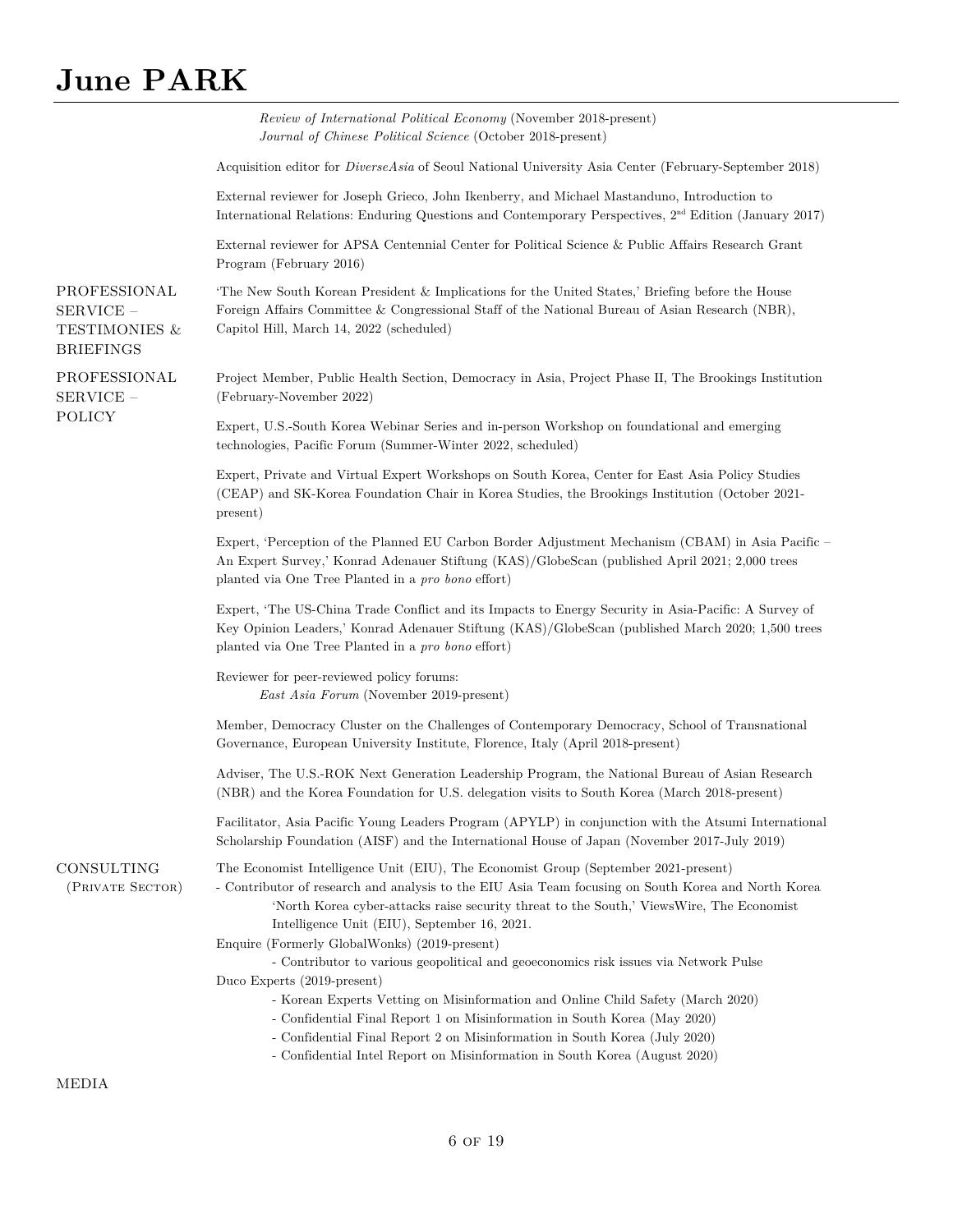| <b>EXPERT INTERVIEWS</b> | Voices on China – Dr. June Park, East Asia Voices Initiative Fellow at George Washington University,<br>Young China Watchers (YCW). November 14, 2020.                                                                                                                                                                                                                                                                                                                                                                                                                                                                                                                                                                                                                                                                                                                                                                                                                                                                                                                                                                                                                                                                                                                                                                                                                                                                                                                                                                                                                                                                                                                                                                                                                                                                                                                                                                                                                                                                                                                                                                                                                                                                                                                                                                                                                                                                           |
|--------------------------|----------------------------------------------------------------------------------------------------------------------------------------------------------------------------------------------------------------------------------------------------------------------------------------------------------------------------------------------------------------------------------------------------------------------------------------------------------------------------------------------------------------------------------------------------------------------------------------------------------------------------------------------------------------------------------------------------------------------------------------------------------------------------------------------------------------------------------------------------------------------------------------------------------------------------------------------------------------------------------------------------------------------------------------------------------------------------------------------------------------------------------------------------------------------------------------------------------------------------------------------------------------------------------------------------------------------------------------------------------------------------------------------------------------------------------------------------------------------------------------------------------------------------------------------------------------------------------------------------------------------------------------------------------------------------------------------------------------------------------------------------------------------------------------------------------------------------------------------------------------------------------------------------------------------------------------------------------------------------------------------------------------------------------------------------------------------------------------------------------------------------------------------------------------------------------------------------------------------------------------------------------------------------------------------------------------------------------------------------------------------------------------------------------------------------------|
|                          | Interview with Dr. June Park, APEC Oil & Gas Security (OGS) Newsletter No. 36, October 2020. The<br>Asia Pacific Energy Research Centre (APERC).                                                                                                                                                                                                                                                                                                                                                                                                                                                                                                                                                                                                                                                                                                                                                                                                                                                                                                                                                                                                                                                                                                                                                                                                                                                                                                                                                                                                                                                                                                                                                                                                                                                                                                                                                                                                                                                                                                                                                                                                                                                                                                                                                                                                                                                                                 |
|                          | 'Strategies, Challenges, and Considerations for Economic Growth in South Korea,' An Interview with<br>June Park, Policy Q&A, The National Bureau of Asian Research. November 16, 2017.                                                                                                                                                                                                                                                                                                                                                                                                                                                                                                                                                                                                                                                                                                                                                                                                                                                                                                                                                                                                                                                                                                                                                                                                                                                                                                                                                                                                                                                                                                                                                                                                                                                                                                                                                                                                                                                                                                                                                                                                                                                                                                                                                                                                                                           |
| TV INTERVIEWS            | 'Amid Corruption & Scandal, Who Will Be South Korea's Next President? The Race to the Blue House,'<br>Channel NewsAsia (CNA Insider) – Insight, March 7, 2022.<br>'Will the West engage with North Korea?' Al Jazeera – Inside Story, August 31, 2021.<br>'Global Semiconductor Shortage,' Al Jazeera – Live News Bulletin, August 20, 2021.<br>'South Korea Battles Surging Cases,' Deutsche Welle – COVID-19 Special, July 26, 2021.<br>'Why is the world running short on semiconductors?' Al Jazeera – Inside Story, June 25, 2021.<br>'U.S. Votes 2020,' CNA – News 5, October 27, 2020.<br>'What's behind the recent tension on the Korean peninsula?' Al Jazeera – Inside Story, June 19, 2020.<br>'Coronavirus: South Korea election,' BBC World News – The Briefing, April 15, 2020.<br>'North Korea Fires Projectiles,' CNA, March 2, 2020.<br>'Inter-Korean Relations,' CNA – Primetime Asia, January 7, 2020.<br>'Japan-China-South Korea Trilateral Summit,' CNA – Primetime Asia, December 24, 2019<br>'US-South Korea ties: Expert on proposed revision to joint crisis manual,' CNA – Primetime Asia,<br>October 29, 2019.<br>'Samsung heir will retain control of firm until final ruling: Expert,' CNA - Asia Tonight, August 29,<br>2019.<br>'North Korea fires missiles,' BBC World News - The Briefing, July 31, 2019.<br>'South Korea-Japan Tensions / North Korea Tensions / South Korea-Russia Tensions,' BBC World News<br>$-$ Impact, July 27, 2019.<br>'Japan-South Korea Trade Dispute,' CNA - Asia Now, July 12, 2019.<br>'Japan-South Korea Trade Dispute,' CNA – Asia Tonight, July 11, 2019.<br>'Xi-Kim Summit,' BBC World News - Today, June 20, 2019.<br>'Xi-Kim Summit,' CNA - Asia Now, June 20, 2019.<br>'One Year On: The Trump-Kim Summit,' CNA, June 14, 2019.<br>'Shangri-La Dialogue 2019,' CNA – Asia Now, June 1, 2019.<br>'Putin-Kim 1st Summit,' BBC World News, April 25, 2019.<br>'Putin-Kim 1st Summit,' Australian Broadcasting Corporation – The World, April 24, 2019.<br>'Trump-Kim 2nd Summit,' BBC World News, February 27, 2019.<br>'Trump-Kim 2nd Summit,' Channel NewsAsia – Asia Business First, February 27, 2019<br>'US-North Korea 2nd Summit,' Australian Broadcasting Corporation – The World, January 18, 2019.<br>'US-North Korea Stalemate,' Channel NewsAsia – Primetime Asia, January 11, 2019.<br>'US-China Trade War,' BBC World News, December 10, 2018. |
|                          | 'US-China Trade War,' BBC World News – Impact, December 5, 2018.<br>'US-China Trade Tariff Suspension,' BBC World News, December 2, 2018.<br>'North Korea Diplomacy,' Channel NewsAsia – NewsNow, October 8, 2018.                                                                                                                                                                                                                                                                                                                                                                                                                                                                                                                                                                                                                                                                                                                                                                                                                                                                                                                                                                                                                                                                                                                                                                                                                                                                                                                                                                                                                                                                                                                                                                                                                                                                                                                                                                                                                                                                                                                                                                                                                                                                                                                                                                                                               |
|                          | 'Pyongyang Meeting,' Australian Broadcasting Corporation – The World, September 19, 2018.<br>'Inter-Korean Liaison Office Opening,' CGTN - Asia Today, September 14, 2018.<br>'Korean Peninsula Diplomacy,' CGTN – World Insight with Tian Wei, September 12, 2018.<br>'Korean Peninsula Diplomacy,' CGTN – World Insight with Tian Wei, September 6, 2018.<br>'June Park on Korean Peninsula Diplomacy,' CGTN America, September 2, 2018.<br>'South Korea Coffee Ban,' BBC World News, August 28, 2018.                                                                                                                                                                                                                                                                                                                                                                                                                                                                                                                                                                                                                                                                                                                                                                                                                                                                                                                                                                                                                                                                                                                                                                                                                                                                                                                                                                                                                                                                                                                                                                                                                                                                                                                                                                                                                                                                                                                         |
|                          | 'U.S.-North Korea Relations,' Channel NewsAsia – Primetime Asia, August 29, 2018.<br>'Inter-Korean Ties,' Channel NewsAsia – Primetime Asia, August 13, 2018.<br>'Repatriation of U.S. Remains,' Channel NewsAsia - NewsNow, July 27, 2018.<br>'North Korea's Kim Visiting China,' Channel NewsAsia – NewsNow, June 19, 2017.<br>'North Korea Removes Military Officials,' Channel NewsAsia – Primetime Asia, June 4, 2018                                                                                                                                                                                                                                                                                                                                                                                                                                                                                                                                                                                                                                                                                                                                                                                                                                                                                                                                                                                                                                                                                                                                                                                                                                                                                                                                                                                                                                                                                                                                                                                                                                                                                                                                                                                                                                                                                                                                                                                                       |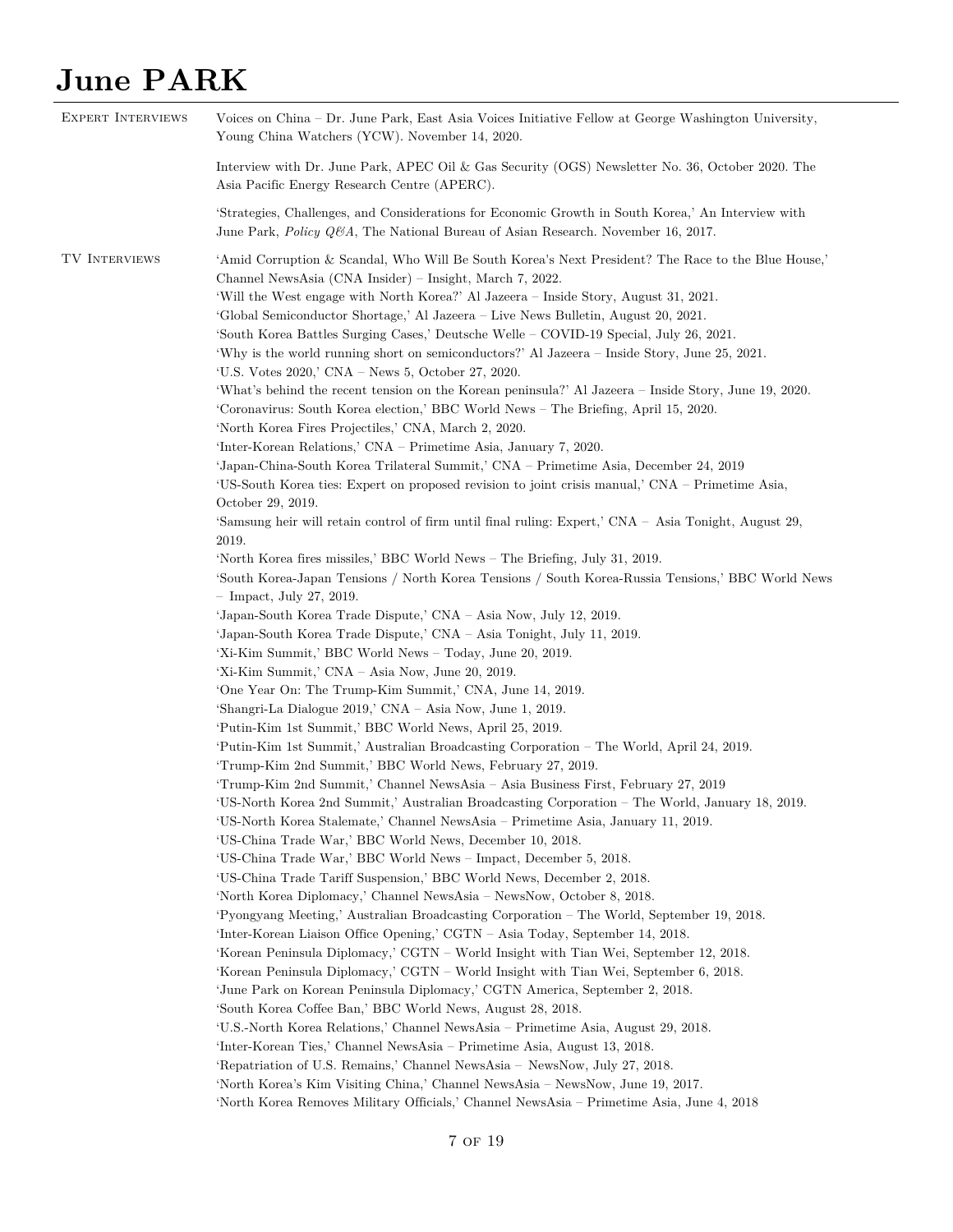|                                       | 'North Korea Nuclear Test Site,' Channel NewsAsia – Primetime Asia, May 23, 2018.<br>'Trump-Kim Summit: The Prospect of Peace,' Channel NewsAsia – Insight, May 18, 2018.<br>'Trump-Kim Summit: The North Korean Dilemma,' Channel NewsAsia – Insight, August 17, 2017.<br>'Trump-Moon Summit,' Channel NewsAsia – FirstLook Asia, June 30, 2017.<br>'North Korea Missile Launch,' Channel NewsAsia - Primetime Asia, May 29, 2017.<br>'The Future of Chaebols in South Korea,' CGTN America - Global Business, May 23, 2017.<br>'South Korea: Writing a New Chapter,' Channel NewsAsia – Insight, May 10, 2017.<br>'The 2017 South Korean Presidential Election', Channel NewsAsia - FirstLook Asia, May 10, 2017.<br>'US-North Korea Standoff,' Channel NewsAsia - Insight, April 20, 2017.<br>'Downfall of a Political Princess,' Channel NewsAsia – Insight, March 16, 2017.<br>'The Murder of Kim Jong Nam,' Channel NewsAsia - Insight, February 23, 2017. |
|---------------------------------------|------------------------------------------------------------------------------------------------------------------------------------------------------------------------------------------------------------------------------------------------------------------------------------------------------------------------------------------------------------------------------------------------------------------------------------------------------------------------------------------------------------------------------------------------------------------------------------------------------------------------------------------------------------------------------------------------------------------------------------------------------------------------------------------------------------------------------------------------------------------------------------------------------------------------------------------------------------------|
| <b>NEWSPAPER</b><br><b>INTERVIEWS</b> | 'South Korea space rocket test prompts fear of arms race with North,' Deutsche Welle, October 21, 2021.<br>'Seoul watches on as US corrals allies to counter China,' Financial Times, October 5, 2021.<br>'South Korea's balancing act amid US-China Indo-Pacific rivalry,' Deutsche Welle, September 20, 2021.<br>'Is South Korea in danger of repeating Japan's economic bubble collapse?' Deutsche Welle, September 2,<br>2021.<br>'North Korea's sibling rulers Kim Jong Un and Kim Yo Jong are putting those on Yeonpyeong Island on                                                                                                                                                                                                                                                                                                                                                                                                                        |
|                                       | edge,' ABC News, August 16, 2021.                                                                                                                                                                                                                                                                                                                                                                                                                                                                                                                                                                                                                                                                                                                                                                                                                                                                                                                                |
|                                       | 'Why North Korea is wary of foreign warships in the region,' Deutsche Welle, August 10, 2021.                                                                                                                                                                                                                                                                                                                                                                                                                                                                                                                                                                                                                                                                                                                                                                                                                                                                    |
|                                       | 'South Korea by-elections cast doubt on outreach to Pyongyang,' Financial Times, April 8, 2021.                                                                                                                                                                                                                                                                                                                                                                                                                                                                                                                                                                                                                                                                                                                                                                                                                                                                  |
|                                       | 'Companies try to cut geopolitical risk from supply chains,' Financial Times, April 7, 2021.                                                                                                                                                                                                                                                                                                                                                                                                                                                                                                                                                                                                                                                                                                                                                                                                                                                                     |
|                                       | 'US chip ban strikes at China's digital Achilles heel,' Asia Times, February 11, 2021.                                                                                                                                                                                                                                                                                                                                                                                                                                                                                                                                                                                                                                                                                                                                                                                                                                                                           |
|                                       | 'Guerre froide sino-américaine sur les puces électroniques,' Le Figaro, January 25, 2021.                                                                                                                                                                                                                                                                                                                                                                                                                                                                                                                                                                                                                                                                                                                                                                                                                                                                        |
|                                       | 'Expert roundup: What North Korea's Eighth Party Congress says about the future,' NK News, January<br>9, 2021                                                                                                                                                                                                                                                                                                                                                                                                                                                                                                                                                                                                                                                                                                                                                                                                                                                    |
|                                       | 'The Washington Spring' or just a blip? How Asia saw the chaos of Trump supporters storming US                                                                                                                                                                                                                                                                                                                                                                                                                                                                                                                                                                                                                                                                                                                                                                                                                                                                   |
|                                       | Capitol,' South China Morning Post, January 8, 2021.                                                                                                                                                                                                                                                                                                                                                                                                                                                                                                                                                                                                                                                                                                                                                                                                                                                                                                             |
|                                       | 'La Chine renforce son intégration économique en Asie,' Le Figaro, November 16, 2020.                                                                                                                                                                                                                                                                                                                                                                                                                                                                                                                                                                                                                                                                                                                                                                                                                                                                            |
|                                       | 'South Korea caves in to Trump over WTO developing nation status,' Financial Times, October 25, 2019.                                                                                                                                                                                                                                                                                                                                                                                                                                                                                                                                                                                                                                                                                                                                                                                                                                                            |
|                                       | 'Korean or Chinese? Copycat dollar stores face intellectual property crackdown in South Korea,' South                                                                                                                                                                                                                                                                                                                                                                                                                                                                                                                                                                                                                                                                                                                                                                                                                                                            |
|                                       | China Morning Post, October 20, 2019.                                                                                                                                                                                                                                                                                                                                                                                                                                                                                                                                                                                                                                                                                                                                                                                                                                                                                                                            |
|                                       | 'Historic inter-Korean football clash highlights frosty relations,' Financial Times, October 15, 2019.                                                                                                                                                                                                                                                                                                                                                                                                                                                                                                                                                                                                                                                                                                                                                                                                                                                           |
|                                       | 'South Korea's economy facing 'perfect storm' as Japan trade dispute continues and exports                                                                                                                                                                                                                                                                                                                                                                                                                                                                                                                                                                                                                                                                                                                                                                                                                                                                       |
|                                       | plunge,' South China Morning Post, August 23, 2019.                                                                                                                                                                                                                                                                                                                                                                                                                                                                                                                                                                                                                                                                                                                                                                                                                                                                                                              |
|                                       | 'South Korea's president seeks Korean unification by 2045,' Financial Times, August 15, 2019.                                                                                                                                                                                                                                                                                                                                                                                                                                                                                                                                                                                                                                                                                                                                                                                                                                                                    |
|                                       | 'Les dissensions entre Tokyo et Séoul s'aggravent,' Le Temps, August 3, 2019.                                                                                                                                                                                                                                                                                                                                                                                                                                                                                                                                                                                                                                                                                                                                                                                                                                                                                    |
|                                       | 'How China can win a 'trade war' between Japan and South Korea,' South China Morning Post, July 10,<br>2019.                                                                                                                                                                                                                                                                                                                                                                                                                                                                                                                                                                                                                                                                                                                                                                                                                                                     |
|                                       | 'Seoul risks rift with US over North Korean industrial zone,' Financial Times, March 21, 2019.                                                                                                                                                                                                                                                                                                                                                                                                                                                                                                                                                                                                                                                                                                                                                                                                                                                                   |
|                                       | 'Liu He, le démineur de Xi Jinping, en première ligne face à Washington,' Le Figaro, November 27, 2018.                                                                                                                                                                                                                                                                                                                                                                                                                                                                                                                                                                                                                                                                                                                                                                                                                                                          |
|                                       | 'Quand le «made in China» devient trop cher,' Le Figaro, October 19, 2018.                                                                                                                                                                                                                                                                                                                                                                                                                                                                                                                                                                                                                                                                                                                                                                                                                                                                                       |
|                                       | 'Japan Caved to Trump on Trade Talks. Now the Real Haggling Begins.' The New York Times, October<br>19, 2018.                                                                                                                                                                                                                                                                                                                                                                                                                                                                                                                                                                                                                                                                                                                                                                                                                                                    |
|                                       | 'South Korean president visits UAE amid deepening ties,' AP, March 25, 2018.                                                                                                                                                                                                                                                                                                                                                                                                                                                                                                                                                                                                                                                                                                                                                                                                                                                                                     |
|                                       | 'South Korean president Moon Jae In to unveil policy to boost ties with ASEAN,' The Straits Times,                                                                                                                                                                                                                                                                                                                                                                                                                                                                                                                                                                                                                                                                                                                                                                                                                                                               |
|                                       | November 6, 2017.                                                                                                                                                                                                                                                                                                                                                                                                                                                                                                                                                                                                                                                                                                                                                                                                                                                                                                                                                |
|                                       | Trump threatens to "destroy" North Korea: experts react: What should we make of the President's                                                                                                                                                                                                                                                                                                                                                                                                                                                                                                                                                                                                                                                                                                                                                                                                                                                                  |
|                                       | hardline speech?' NK News, September 20, 2017.                                                                                                                                                                                                                                                                                                                                                                                                                                                                                                                                                                                                                                                                                                                                                                                                                                                                                                                   |
|                                       | 'Trans-Pacific Partnership: Korea Likely to Sign on to TPP But Political Debate Anticipated', Bloomberg<br>BNA International Trade Daily, April 13, 2015.                                                                                                                                                                                                                                                                                                                                                                                                                                                                                                                                                                                                                                                                                                                                                                                                        |
| RADIO INTERVIEWS                      | 'Leaflets and North Korea's Communication Shutdown,' CNA938 – Singapore Today, June 9, 2020.                                                                                                                                                                                                                                                                                                                                                                                                                                                                                                                                                                                                                                                                                                                                                                                                                                                                     |
|                                       | 'North Korea's Plenum Report,' BBC Four - Today, January 1, 2020.                                                                                                                                                                                                                                                                                                                                                                                                                                                                                                                                                                                                                                                                                                                                                                                                                                                                                                |
|                                       | 'China-Japan-Korea Trilateral Summit,' BBC World Service - Newshour, December 24, 2019.                                                                                                                                                                                                                                                                                                                                                                                                                                                                                                                                                                                                                                                                                                                                                                                                                                                                          |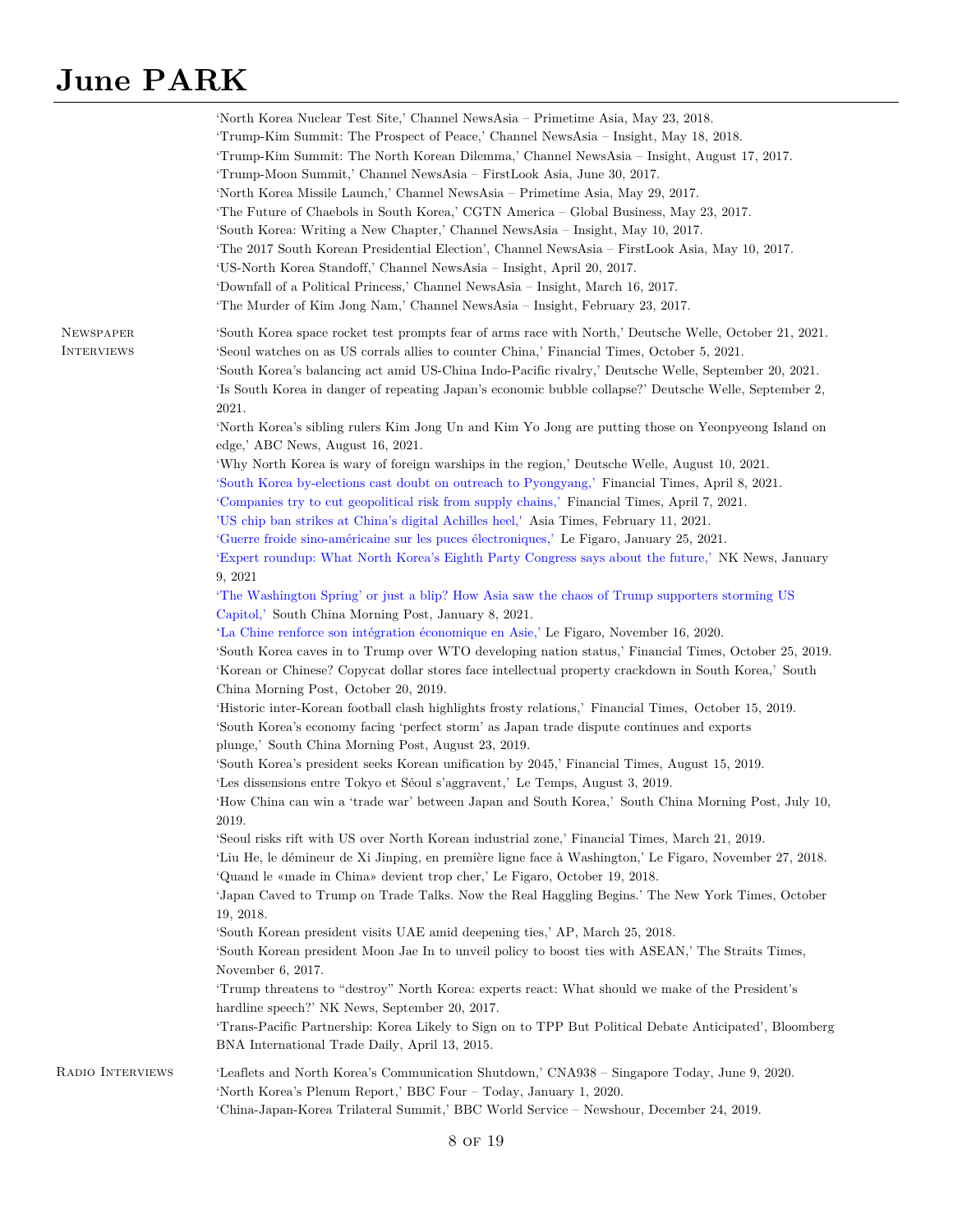|                                           | 'ROK-Mekong Summit,' CNA 938 – Singapore Today, November 27, 2019.<br>The Japan-South Korea trade dispute explained,' BBC World Service – World Business Report, October<br>2, 2019.<br>'South Korean Drills in Dokdo Islets,' CNA 938 – Asia First, August 12, 2019.<br>'Samsung's profits tumble as it warns of challenges ahead,' BBC World Service – World Update, July 31,<br>2019.<br>CNA938'Wider implications of Japan's export curbs on key materials to South Korea,' CNA 938, July 11,<br>2019.<br>'Trump-Kim Exchange of Letters,' BBC World Service, June 23, 2019.<br>'Trump-Kim 2nd Summit Outcomes,' BBC Radio Scotland - Newsdrive, February 28, 2019.                                                                                                                                                                                                                                                                                                                                                                                                                                                                                                                                                                                                                                                                                                                                                                                                                                                                                                                                                                                                                                                                                                                                                                                                                                                                                                                                                                                                                                                                                                                                                                                                                                                                                                                                                                                                                                                                                                                                                                                                                                                                                                                                                                                                                                                                                                                                                                  |
|-------------------------------------------|------------------------------------------------------------------------------------------------------------------------------------------------------------------------------------------------------------------------------------------------------------------------------------------------------------------------------------------------------------------------------------------------------------------------------------------------------------------------------------------------------------------------------------------------------------------------------------------------------------------------------------------------------------------------------------------------------------------------------------------------------------------------------------------------------------------------------------------------------------------------------------------------------------------------------------------------------------------------------------------------------------------------------------------------------------------------------------------------------------------------------------------------------------------------------------------------------------------------------------------------------------------------------------------------------------------------------------------------------------------------------------------------------------------------------------------------------------------------------------------------------------------------------------------------------------------------------------------------------------------------------------------------------------------------------------------------------------------------------------------------------------------------------------------------------------------------------------------------------------------------------------------------------------------------------------------------------------------------------------------------------------------------------------------------------------------------------------------------------------------------------------------------------------------------------------------------------------------------------------------------------------------------------------------------------------------------------------------------------------------------------------------------------------------------------------------------------------------------------------------------------------------------------------------------------------------------------------------------------------------------------------------------------------------------------------------------------------------------------------------------------------------------------------------------------------------------------------------------------------------------------------------------------------------------------------------------------------------------------------------------------------------------------------------|
| PODCASTS                                  | "A Discussion on the disruption and reshuffling of Global Supply Chains – global shipping, chips and<br>digitalization," The Real Story, a podcast of the BBC World Service (October 7, 2021)<br>"South Korea, Technology, and COVID-19 Responses," East Asia Hotspots, a podcast of the East Asia<br>National Resource Center, Elliott School of International Affairs, The George Washington University<br>(October 30, 2020)<br>"Trade Wars Strike Back: Dr. June Park," Korean Kontext, a podcast of the Korea Economic Institute of<br>America, February 1, 2019. (September 7, 2018)<br>"Political Risk and Investment in North Korea," NK News, a podcast of the Korea Risk Group, ep.26,<br>July 2, 2018. (June 25, 2018)                                                                                                                                                                                                                                                                                                                                                                                                                                                                                                                                                                                                                                                                                                                                                                                                                                                                                                                                                                                                                                                                                                                                                                                                                                                                                                                                                                                                                                                                                                                                                                                                                                                                                                                                                                                                                                                                                                                                                                                                                                                                                                                                                                                                                                                                                                        |
| FELLOWSHIPS,<br>GRANTS &<br><b>AWARDS</b> | International Strategy Fellowship, Schmidt Futures (2022)<br>Next Generation Field Research Fellowship, Japan Foundation (2021-2022)<br>Fung Global Fellowship, Princeton University (2021-2022)<br>East Asia Voices Initiative (EAVI) Fellowship, George Washington University (2020-2021)<br>Next Generation Researcher Grant, National Research Foundation of Korea (2019-2020)<br>Trilateral Young Scholars/Researchers Workshop Grant, Trilateral Cooperation Secretariat (2017)<br>Asian Regional Workshop Grant, Institute for Global Law & Policy, Harvard Law School (2017)<br>Travel Grants, American Political Science Association (2014, 2016)<br>Research Fellowship, APSA Centennial Center for Political Science and Public Affairs (2015, 2016)<br>Asia Studies Fellowship, East-West Center in Washington (2014-2015)<br>GW-CIBER Summer Doctoral Fellowship, George Washington University Business School (2014, 2015)<br>Korea Foundation Fellowship, Pacific Forum CSIS (2014)<br>Research Travel Grant, Graduate Student Organization, Boston University (2014)<br>Tuition Waiver for Dissertation Writing, Department of Political Science, Boston University (2012-2014)<br>Graduate Research Fellowship in Democracy & Markets, The Tobin Project (2013-2014)<br>Korean Studies Dissertation Workshop Fellowship, Social Science Research Council (2013)<br>Global Political Economy Workshop Fellowship, Balsillie School of International Affairs (2013)<br>'Study in Asia' Senior Visiting Research Student Fellowship, China Scholarship Council (2011-2012)<br>'Emerging Voices' Publication and Presentation Award, Korea Economic Institute of America (2011)<br>Foreign Students Research Grant, Fuji Xerox Setsutaro Kobayashi Memorial Fund (2011-2012)<br>Atsumi International Research Fellowship, Atsumi International Foundation (2011-2012)<br>Matsushita International Research Fellowship, Matsushita International Foundation (2010-2011)<br>Traveling Scholar Tuition Waiver, Department of Political Science, Boston University (2010-2012)<br>Conference Travel Grants, Graduate Student Organization, Boston University (2011-2013)<br>Conference Travel Grants, Department of Political Science, Boston University (2010-2013)<br>Travel Grants, International Studies Association (2010-2014)<br>Tuition and Stipend Grant for ICPSR, Department of Political Science, Boston University (2011)<br>Summer Research Fellowship, Pardee Center for the Study of the Longer-Range Future (2010)<br>Young Leaders Training and Research Program Fellowship, Northeast Asia Economic Forum (2008)<br>Fulbright Graduate Study Award, Korean-American Educational Commission (2007-2009)<br>UN Internship Fellowship, Ministry of Gender Equality, Republic of Korea (2005)<br>Research Fellowship, Ilmin International Relations Institute, Korea University (2006)<br>Brain Korea 21 Fellowship, Korea University (2005)<br>International Summer Campus Scholarship, Korea University (2004) |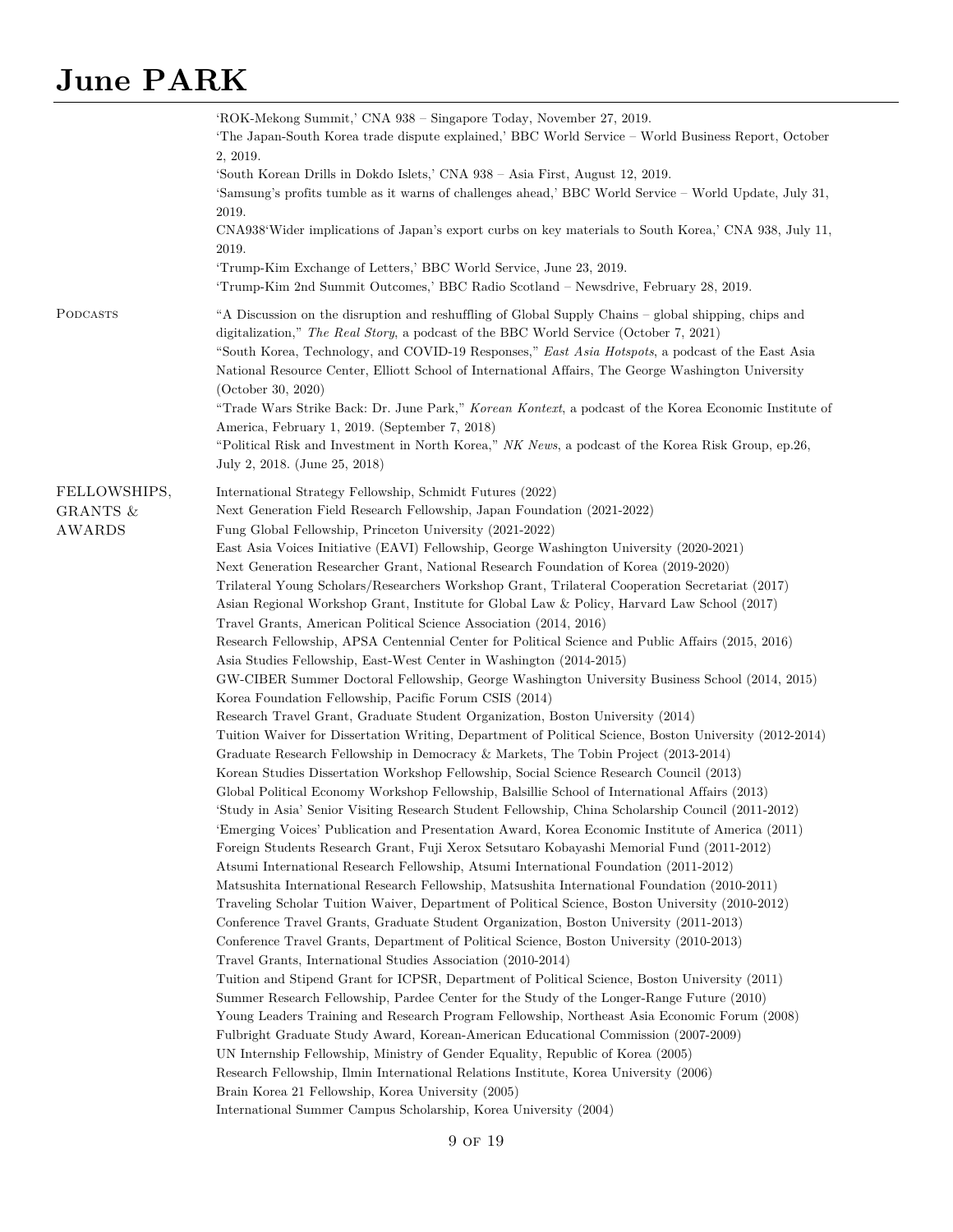#### PRESENTATIONS

| <b>BOOK PROJECT</b><br>PRESENTATIONS                   | [Book Manuscript (updated): 'DIGITAL TRADE WARS & CURRENCY CONFLICT: China, South<br>Korea and Japan's Responses to U.S. Protectionism since COVID-19']                                                                                                                                                                                                                                                                                                                                                       |
|--------------------------------------------------------|---------------------------------------------------------------------------------------------------------------------------------------------------------------------------------------------------------------------------------------------------------------------------------------------------------------------------------------------------------------------------------------------------------------------------------------------------------------------------------------------------------------|
|                                                        | [Book Manuscript: Trade Wars & Currency Conflict: China, South Korea and Japan's Responses to U.S.<br>Pressures since the Global Financial Crisis']<br>Nissan Institute of Japanese Studies, Oxford School of Global and Area Studies, University of Oxford (via<br>MS Teams June 5, 2020); IGLP Scholars Workshop, Institute for Global Law & Policy, Harvard Law<br>School, Bangkok, Thailand (January 6-10, 2019)                                                                                          |
|                                                        | [Chapter 1] Korea International Studies Association Annual Meeting, Korea National Diplomatic<br>Academy (November 22, 2019); IREA Colloquium (February 6, 2018)                                                                                                                                                                                                                                                                                                                                              |
|                                                        | [Chapter 5] Korea Institute for International Economic Policy, Sejong City, South Korea (November 27,<br>2018) 'La Guerre Commerciale entre la Chine et les États-Unis,' Club de Lecture, Seoul, South Korea<br>(held in French, October 16, 2018); Hanyang University, Seoul, South Korea (May 14, 2018); Briefing to<br>Economic Affairs Section, U.S. Embassy ROK (April 11, 2018); 'Program on US-China Relations, Seoul<br>National University Asia Center, Seoul, South Korea (March 14, 2018);         |
|                                                        | [Book Project Presentations] 'Trade & Currency Conflict: Northeast Asian States Responses to U.S.<br>Pressures,' King's College London (September 11, 2017); Yonsei University (September 9, 2017); National<br>University of Singapore (April 13, 2017); University of Tokyo (January 18, 2017); Singapore Management<br>University (December 2, 2015); Southern Methodist University (January 25, 2016); Georgetown<br>University (February 3, 2016); George Mason University (Fairfax) (February 20, 2014) |
| <b>DISSERTATION</b><br><b>CHAPTER</b><br>PRESENTATIONS | Dissertation Project 'Trade Wars and Currency Conflict: China, Japan, and South Korea's Responses to<br>U.S. Protectionism, 1971-2013', Korean Studies Dissertation Workshop, Social Science Research Council,<br>Monterey, CA, USA (July 1-5, 2013)                                                                                                                                                                                                                                                          |
|                                                        | Dissertation Ch.5 'Exchange Rate Policies as Responses to U.S. Currency Appreciation Pressures: The<br>Japanese yen, the South Korean won, and the Chinese yuan, 1971-2013', 2014 International Studies<br>Association Annual Convention, Toronto, Canada (March 26-29, 2014)                                                                                                                                                                                                                                 |
|                                                        | Dissertation Ch.4 'Resorting to International Institutions to Resolve Trade Imbalances? U.S.<br>Protectionism via GATT/WTO Dispute Initiation', Section on International Political Economy, Session<br>on WTO and International Trade Disputes, The Midwest Political Science Association Annual<br>Conference, Chicago, USA (April 12-15, 2012)                                                                                                                                                              |
|                                                        | Dissertation Ch.3 'Responses to the Recurring Cycles of Trade Protectionism from the GATT to the<br>WTO: U.S. Anti-Dumping and Countervailing Duty Investigations on Trade with Japan, South Korea,<br>and China' 2013 International Studies Association Annual Convention, San Francisco, CA, USA (April 3-<br>6, 2013); PhD Dissertation Workshop in Global Political Economy at the Balsillie School of International<br>Affairs, Waterloo, Ontario, Canada (April 24-26, 2013)                            |
|                                                        | Dissertation Ch.1 'Introduction: Defining Trade Wars and Currency Conflicts' & Dissertation Ch.2<br>'Theoretical Framework: Political Capacity and Industrial Interests', Visiting Fellows Seminar, Rajawali<br>Fellows Institute, the Ash Center for Democratic Governance and Innovation, Harvard Kennedy School,<br>Cambridge, MA, USA (September 10, 2013)                                                                                                                                                |
| <b>SELECTED</b><br><b>CONFERENCE</b>                   | Transitions, Regulations, and Competition: The Limits of U.S.-ROK Energy Cooperation on Climate<br>Change post-COVID-19,' the U.S. Indo-Pacific Command, Honolulu, HI USA (TBA)                                                                                                                                                                                                                                                                                                                               |
| <b>PRESENTATIONS</b><br>&<br><b>INVITED TALKS</b>      | The Art of Evasion in the Contactless Economy: Cyber-hacking for Cryptocurrencies and Money<br>Laundering by North Korea under Existing Sanctions,' in Panel, "Multilateral Sanctions Revisited,"<br>International Studies Association Annual Meeting, Nashville, TN USA (March 30-April 2, 2022,<br>scheduled)                                                                                                                                                                                               |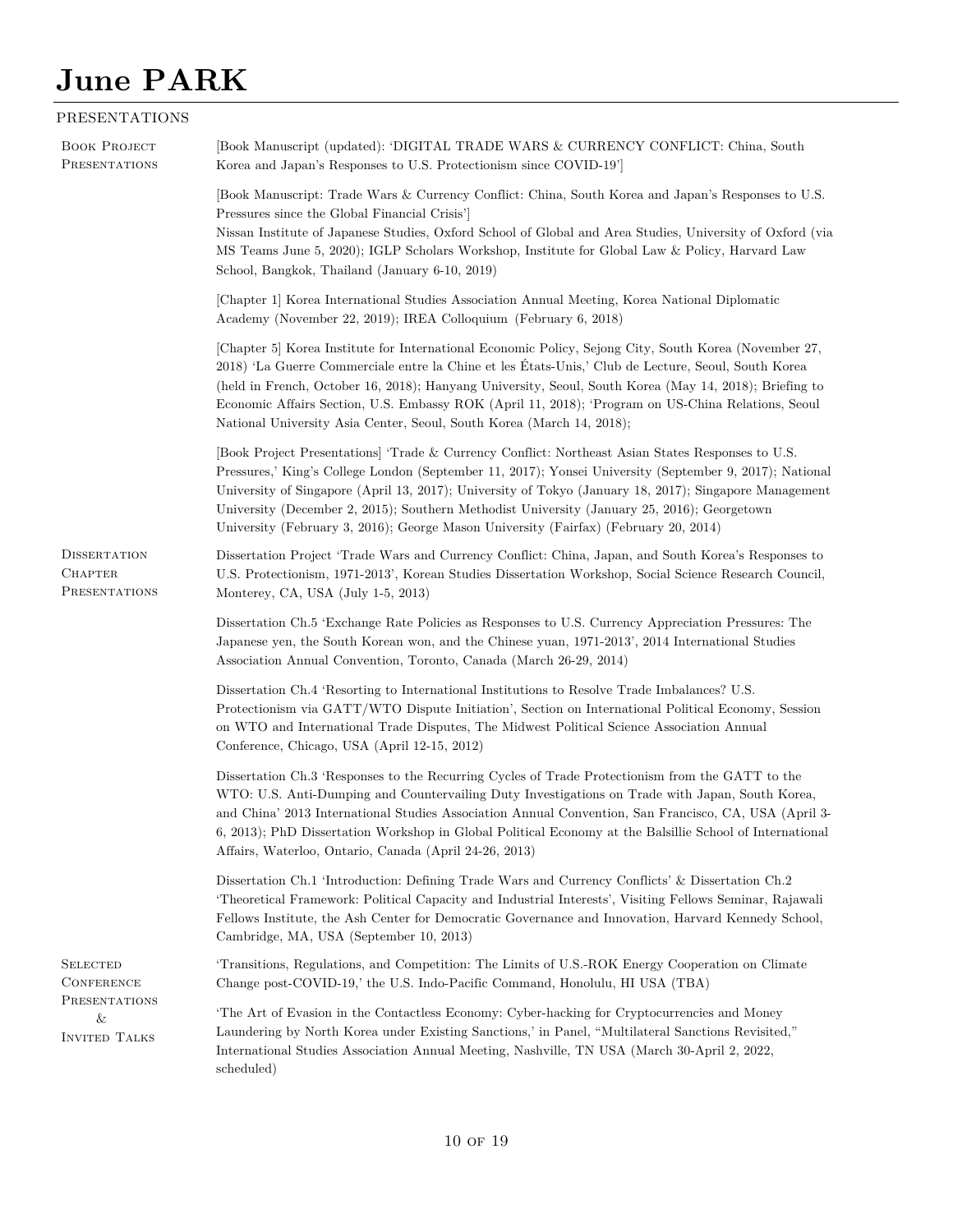'South Korea's Path Towards a Central Bank Digital Currency: From Hesitation to Eager Exploration,' Korea Economic Institute of America (KEI), Washington, DC USA (March 2, 2022, scheduled)

'Redefining the Post-Pandemic Global Economic Order: The U.S. and China Jostling for Power in Technology,' Session 1, 'The Impact of the Covid-19 Pandemic and the US-China Strategic Competition on the Regional Economic Order,' GRIPS-RSIS Workshop on "Regional Economic Integration in the Post-Pandemic Era", Singapore & Tokyo, Japan (February 16, 2022).

[CLOSED] Semiconductor Roundtable, Carnegie India Global Technology Summit 2021 (December 16, 2021)

[CLOSED] Session on 'Regional Frameworks for Digital Cooperation and Global Standards,' National Committee on American Foreign Policy (NCAFP), Track II Videoconference Series on Next Generation Perspectives on Reimagined Multilateralism in the Asia Pacific, New York, NY USA (December 7, 2021)

'Expertise as a Response to the Limits of Multilateralism: The Case of South Korea's 'Vaccine Procurement Task Force' for COVID-19 Vaccines amid Unequal Access via the COVAX Facility,' in the 2021 Human Security and Development Forum, 'From COVID-19 to COVAX: Vaccinating the World from the European and East Asian Perspective,' KDIS-FUIKS Korea Europe Center, Free University Berlin, Berlin, Germany (September 29, 2021)

'Cyber-hacking as a Means of "Self-reliance": North Korea's Ransomware-based Cyber-hacking for Economic Gains in the Absence of Regulations on Cryptocurrencies in Global Finance,' Workshop on Understanding North Korea, NCNK and the Wilson Center, Washington, DC USA (September 9, 2021)

'The Weaponization of Supply Chains in the Contactless Economy under COVID-19: The Role of the U.S.-China Race for Supremacy in AI in the Japan-South Korea Chip War,' 1) Project on Navigating the Emerging Geoeconomics Order, School of Regulation and Global Governance (REGNET), Australian National University, Canberra, Australia (August 17, 2021); 2) Session on East Asian Diplomacy, Early Career Researchers and Graduate Students Conference, 'East Asia on the Move: Shifting Dynamics,' The University of Edinburgh, Scotland, United Kingdom (September 2, 2021); 3) Department of Political Science, the Asian Studies Program and the Chinese Studies Program & the Political Economy Program, Rhodes College, Memphis, TN USA (October 12, 2021); 4) Japanese Politics Online Seminar Series (JPOSS)/Program on U.S.-Japan Relations, Weatherhead Center for International Affairs, Harvard University, USA (October 22, 2021); 5) The 13th Annual Convention of Korean International Studies Association (KISA) & the 15th Congress of Asian Political and International Studies Association 2021, "Operationalizing an East Asian Community of Peace and Development: Challenges and Opportunities," Ewha Womans University, the Friedrich Ebert Stiftung and the Korea Foundation (KF) through Osaka School of International Public Policy (OSIPP), Seoul, South Korea and Osaka, Japan (November 26-27, 2021); 6) East Asia Study Group, University of Warwick, Coventry, United Kingdom (December 2, 2021); 7) Sustainability GradFUTURES Learning Cohort for Princeton graduate students and Princeton Institute for International and Regional Affairs, Princeton University, Princeton, NJ USA (January 13, 2021, scheduled); 8) Panel on Technology and Economics at conference, "Uncertainty: The Indo-Pacific Region and American Foreign Policy," America in the World Consortium (AWC), University of Texas at Austin (March 4, 2022, scheduled)

Expert Panel, 'Decoupling from China? Managing reputational and compliance risks in global supply chains,' Aperio Intelligence, London, UK. June 16, 2021.

Korea Policy Forum, 'How Institutions Matter in Pandemic Responses: The South Korean Case,' featuring Dr. Celeste Arrington as discussant, the GW Institute for Korea Studies (GWIKS) and the GW East Asia National Resource Center (GW NRC), George Washington University, Washington, DC, USA (April 15, 2021)

NBR Roundtable, 'Asia's Quest for Smarter Cities: What Role for South Korea, the United States, and Others in Leading the Way?' National Bureau of Asian Research, Washington, DC, USA. March 22, 2021.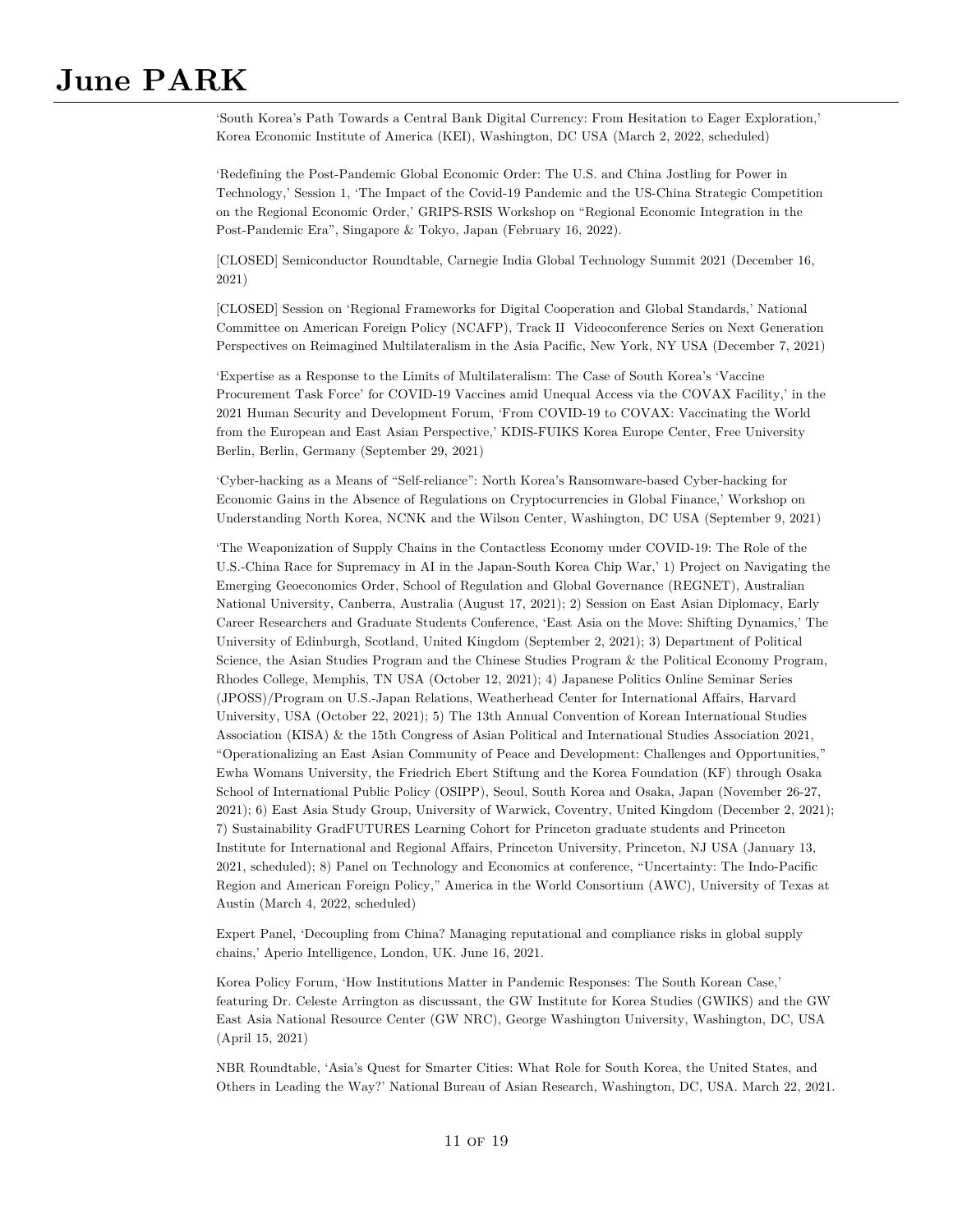'The Prospects of the US-Korea Economic Relations under the Biden Administration,' The Sigur Center of Asian Studies and the Organization of Asian Students at George Washington University, Washington DC, USA (March 9, 2021)

'The Art of Evasion in the Contactless Economy: Cyber-hacking for Cryptocurrencies and Money Laundering by the DPRK under Existing Sanctions,' Part 2 of the Book Publication Workshop for forthcoming book, 'Multilateral Sanctions Dissected: Lessons Learned from Margaret Doxey,' *McGill-Queens University Press* (February 26, 2021)

'Institutions Matter in Fighting COVID-19: Public Health, Social Policies and the Control Tower in South Korea,' Book Launch Lecture for the Korean Studies Center, Nur-Sultan, Nazarbayev University, Kazakhstan (January 22, 2021)

'Governing a Pandemic with Data on the Contactless Path to AI,' Panel on 'Technology in the Time of COVID-19,' University Center for International Studies, University of Pittsburgh, United States (November 17, 2020); Lecture for graduate students of Dr. Silvia Menegazzi, LUISS Guido Carli, Rome, Italy (November 25, 2020); Researchers One Day Lounge, Research Information Services of the National Library of Korea (December 11, 2020)

'Learning from Past Pandemic Governance: Early Response and Public-Private Partnerships in Testing of COVID-19 in South Korea,' Boston University Center for the Study of Asia, Pardee School of Global Studies, Boston, United States (October 20, 2020)

'Middle Power Pivot,' Neighborhood Watch Panel, Asia Briefing LIVE, Bloomberg & Asia Society Australia (October 15, 2020)

'Adapting Sanctions: Blocking Bad Behavior, Facilitating Cooperation,' International Conference on North Korea International: (Re)Evaluating, (Re)Viewing, and (Re)Connecting in a COVID World, The Institute for Far Eastern Studies (IFES) & Friedrich Neumann Foundation (FNF) (October 7, 2020)

Closed Roundtable for the EWCW 2020 Election Report, U.S. Foreign Policy and Responses from East Asia, East West Center in Washington (September 29, 2020)

Panel Session 'Standard Setting for Emerging Technologies,' at 'Asia in Transition: New Technologies and Geopolitical Divides,' Virtual Joint Event sponsored by the Center for Eats Asia Policy Studies (CEAP) of the Brookings Institution and the National Bureau of Asian Research (NBR) (September 14-15, 2020)

'The Role of U.S. Shale Gas in Trade Wars amid COVID-19: Comparing U.S. Pressures on Nord Stream 2 in Europe and Demands on LNG Sales to Asia,' Asia Pacific Energy Research Centre (APERC) Annual Conference (September 11, 2020)

'From 'Rules Maker' to 'Rules Taker': The UK's Policy Choice on Huawei amid Brexit in the Age of Artificial Intelligence,' Panel on Britain After Brexit, APSA Annual Meeting, San Francisco, CA USA (September 11, 2020)

KF-IAFOR sponsored Online Panel, 'Korea and Japan in the Evolving China-US Relations: COVID-19 and Global Governance: Korean and Japanese perspectives,' AAS (Association of Asian Studies)-in-Asia 2020, Kobe University (August 31, 2020)

'Comparing South Korea's COVID-19 Tracking with Europe: Implications for ROK-EU Relations and Global Partnership on Artificial Intelligence (GPAI),' East-West Center in Washington (EWCW)'s 60 Minutes for the 60th Anniversary Virtual Seminar Series (July 17, 2020)

Online Panel, 'COVID-19 and the Crisis of Global Politics: A View from Asia,' The Asian Conference on Asian Studies (ACAS), sponsored by the Korea Foundation and IAFOR of Osaka University, Osaka, Japan (Livestreamed on Facebook and YouTube, May 28, 2020)

Using CEIC Database and ArcGIS, ScribbleMaps for 'Energy Contest in the Gulf: The Role of the State in East Asian Oil Consumption in Iraq post the Shale Gas Revolution,' Research Information Services of the National Library of Korea (RINK), Seoul, South Korea (December 6, 2019)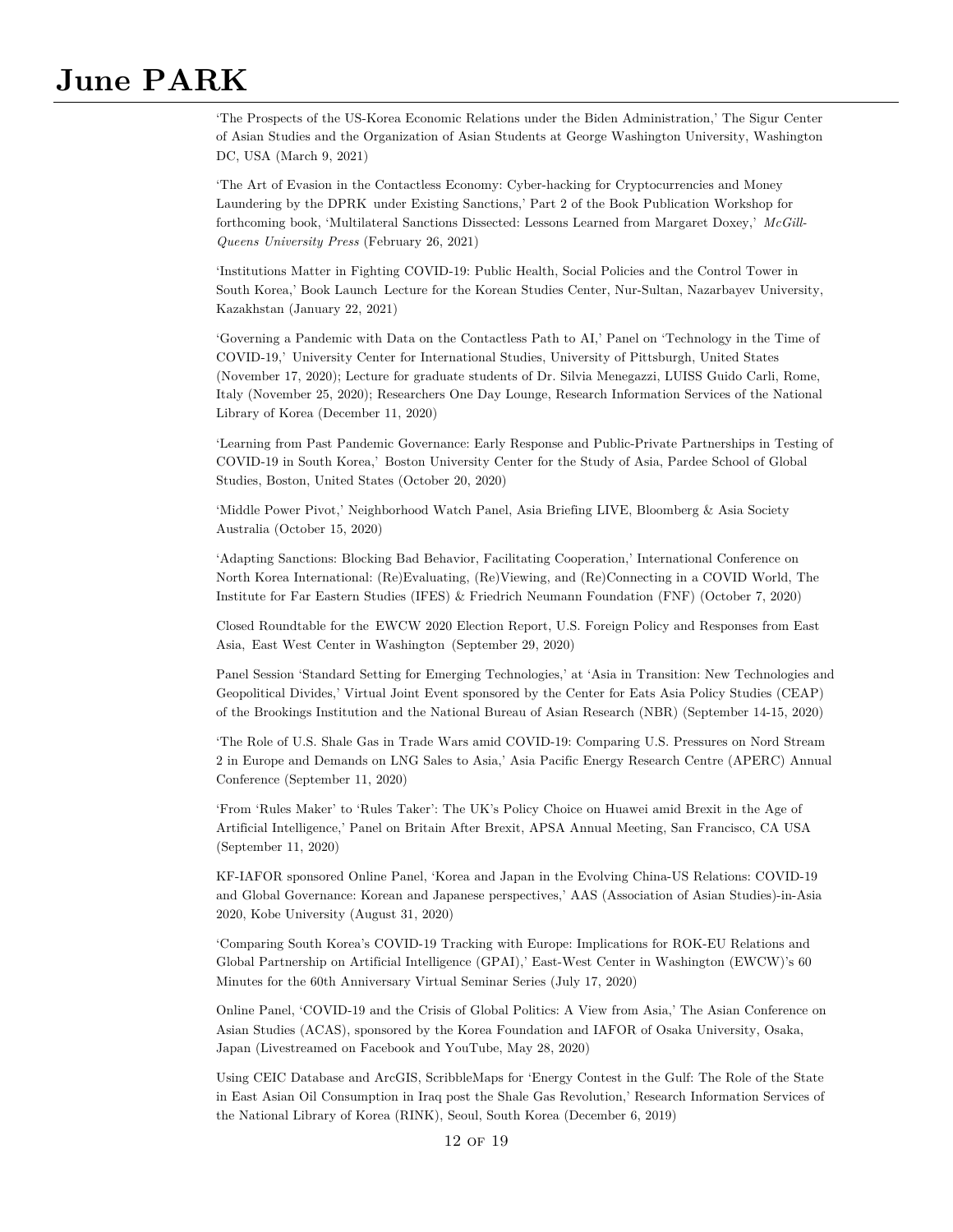'Energy Contest in the Gulf: The Role of the State in East Asian Oil Consumption in Iraq post the Shale Gas Revolution,' Gulf Research Meeting, University of Cambridge, UK (July 15-18, 2019); The 5<sup>th</sup> Energy Security Meeting in the Middle East, 'Geopolitics, Security Challenges and Sustainable Supplies,' Arab Institute for Security Studies, University of Jordan, Amman, Jordan (June 20-21, 2019); The 2020 International Association for Energy Economics, Paris, France (scheduled for July 5-7, 2020-declined)

'Renewable Energy in Trade Wars: Solar Power in South Korea's Energy Mix and the Impact of Protectionism,' The Inaugural APYLP-SGRA Forum, 'Renewable Energy in Asia,' Asia Society Japan & Atsumi Foundation, Tokyo, Japan (February 2, 2019); Trade Frontiers, Korea Foundation for Advanced Studies, Seoul, South Korea (February 22, 2019)

'Economic Cooperation with North Korea in the inter-Korean Peace Process,' United States Institute of Peace (USIP), Washington, DC USA (September 7, 2018)

'Solar Power in South Korea's Energy Mix and the Impact of Protectionism,' Korea Economic Institute of America (KEI), Washington, DC USA (September 6, 2018)

'Iraq-Gulf Rapprochement: East Asian-Gulf Energy Transactions in post-ISIS Iraq', Workshop on Iraq-Gulf Relations, Gulf Research Meeting, University of Cambridge, UK (July 31-August 3, 2018)

'The Institutional Limits of the WTO in Resolving Cyber Theft: Addressing Method of Innovation and Extraterritoriality in the US-China Intellectual Property Conflict,' IGLP: The Conference, Institute for Global Law & Policy, Harvard Law School, Cambridge, MA USA (June 2-3, 2018)

'A Democracy Never Without Its Defects: The Imperial Presidency in South Korea and its Impact on Foreign Policy,' Democracy Cluster: The Challenges of Contemporary Democracy, School of Transnational Governance, European University Institute in Florence, Italy (April 26-27, 2018)

'China's Expansion in the Middle East: Power Vacuum, Engagement, and Contest in the Divided Region,' Panel on Economy, Energy, and Resources, ISA Annual Convention, San Francisco, CA USA (April 4-7, 2018)

'East Asia-West Asia Energy Transactions: Past, Present and Future', Seoul National University Asia Center, Seoul, South Korea (December 15, 2017)

「『一帯一路』を元にし中東で膨張する中国:パワーの空白の中で続く介入と競争」, The 58th SGRA Forum, 「アジアを結ぶ?『一帯一路』の地政学: The Geopolitics of the Belt and Road Initiative」, Atsumi Foundation, Tokyo International Forum, Tokyo, Japan (November 18, 2017)

'Strengthening the U.S.-ROK Alliance for Job Creation and Sustainable Development', A Panel on 'Advancing the Promise of Innovation: Strengthening Sustainable Development for Promoting Public Health and Job Creation in the Republic of Korea', The Center for Innovation, Trade and Strategy of the National Bureau of Asian Research & The University of Seoul, South Korea (October 30, 2017)

'China's Industrial Espionage and the Escalation of the U.S.-China IP Conflict', Panel on Sources of Conflict: Territory and Technology, APSA Annual Meeting, San Francisco, CA USA (August 31- September 3, 2017)

'Gaining Leverage on Energy: East Asia's Bid for a Buyers' Market in the Global Gas Game', Trilateral Young Scholars/Research Exchange Program, Trilateral Cooperation Secretariat, Seoul, Korea (August 7- 10, 2017); Panel on Global Energy Politics, ISA Annual Convention, San Francisco, USA (April 4-7, 2018); Hanyang University (April 21, 2018); KEEI Energy Experts Meeting, Seoul, South Korea (July 26, 2018); Asia Future Conference, Seoul, South Korea (August 24-28, 2018)

'Securing Energy from the Gulf amid Geopolitical Strife: Japan and South Korea's Relations with the GCC in a New Energy Order,' Gulf Research Meeting, University of Cambridge, UK (August 1-4, 2017)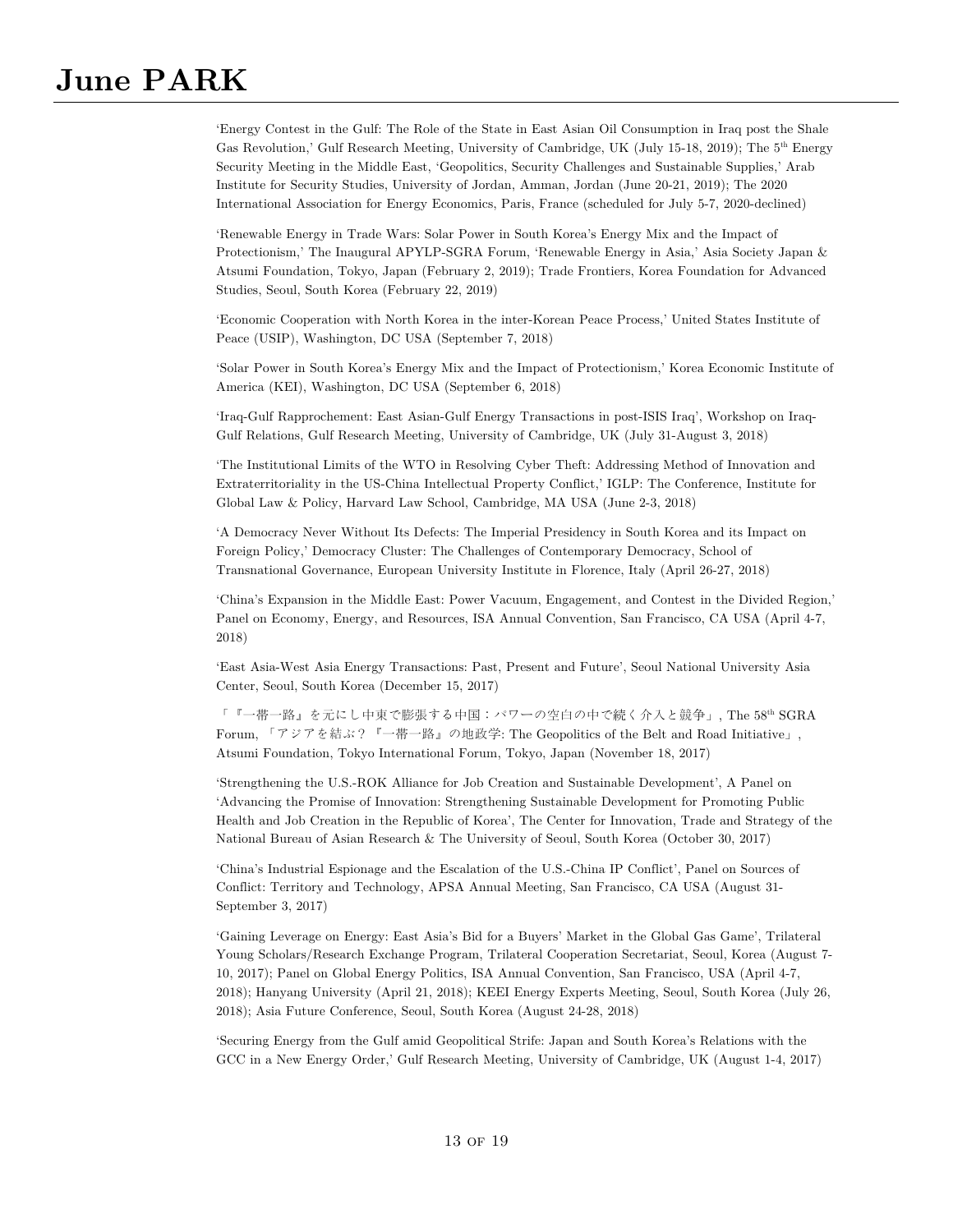'Looking West: Power Vacuum, Engagement and China's Economic and Military Interests in the Middle East', Association of Chinese Political Studies Annual Conference, Nankai University (June 10-11, 2017); ISA Asia-Pacific, Hong Kong University, Hong Kong (June 15-18, 2017)

'The Rise of Protectionism in the West and Its Impact on the East', keynote speech for FRAGOMEN APAC Immigration Conference: Conquering Tough Terrain, InterContinental, Singapore (June 6-8, 2017)

'Theoretical Framework of Institutional Variance', Wesleyan Workshop on East Asia, Middletown, CT USA (May 19-20, 2017)

'The Iran Nuclear Deal and the Challenge Against Petrodollar Dominance', with Hamoon Khelgat-Doost, MEI Political Economy Cluster Seminar, Middle East Institute, National University of Singapore (May 11, 2017)

'Beyond Oil and the New Silk Road in the Middle East: China's Geoeconomic Approach Toward Iran in the Post-Sanctions Era', The Hallsworth Conference on China and the Changing Global Order, University of Manchester & University of Warwick, United Kingdom (March 23-24, 2017)

'The Political Economy of Renminbi Internationalization and the US-China Contest in Regional Finance', CAG-GSEC Workshop, Keio University, Japan (January 16-17, 2017)

'Unmaking South Korea's Creative Economy: Chaebols and SMEs in the Global Patent Litigation', Asian Regional Workshop, Institute for Global Law & Policy, Harvard Law School, Bangkok, Thailand (January 6-11, 2017)

'China's Indigenous Innovation: Industrial Espionage and the Escalation of the U.S.-China IP Conflict: The Case of the Pharmaceutical Industry', Association of Chinese Political Studies Annual Conference, Middlebury Institute of International Studies, Monterey, CA, USA (October 10-11, 2016); East Asian Institute, National University of Singapore (May 24, 2016); revised version of the paper to be presented at the American Political Science Association Annual Meeting, San Francisco (August 30-September 3, 2017)

'National IP Policies and Pharma-Nationalism in the TPP Era: China and India's Strategies as a Response to the Geopolitics of Intellectual Property Enforcement', Panel on Sino-Indian Relations: Economic Dimensions, ISA Asia Pacific Conference, City University of Hong Kong, Hong Kong (June 25- 27, 2016)

'The US-China Divide in Intellectual Property and the TPP', Young Leaders Programme Singapore of the Pacific Forum CSIS, Singapore (November 18, 2015)

'The Next Trade Wars: The U.S.-China Divide in Intellectual Property in the TPP Era', 2015 American Association of Chinese Studies Meeting, Houston, USA (October 9-11, 2015)

'Shifting Away from the WTO: Intellectual Property in the TPP and the TTIP', 2015 Transatlantic Policy Symposium, 'Beyond Tariffs: Trade Relations and the Transatlantic Relationship in the 21<sup>st</sup> Century', BMW Center for German and European Studies, Edmund A. Walsh School of Foreign Service, Georgetown University (February 6, 2015)

'Striking the '21st Century' Trade Agreement: The Case of Intellectual Property Rights in the TPP Negotiations and U.S.-Northeast Asian Trade Relations', Center for International Business Education and Research, School of Business, George Washington University (June 7, 2014)

'Striking the 21st Century Trade Deal: The Trans-Pacific Partnership Agreement – Perspectives from Japan & South Korea', Korea Caucus and Japan Caucus Joint Seminar, the Kennedy School of Government, Harvard University (November 21, 2013)

'The Change of Tides: The Future of U.S.-Northeast Asian Trade Wars and Currency Conflict', 2013 ISA Northeast Annual Conference, Providence, Rhode Island, USA (November 7-10, 2013)

'Echoes of the Asian Financial Crisis in Reverse: Capital Controls and Currency Wars in the wake of the Global Financial Crisis', The Tobin Project Democracy and Markets Graduate Student Forum,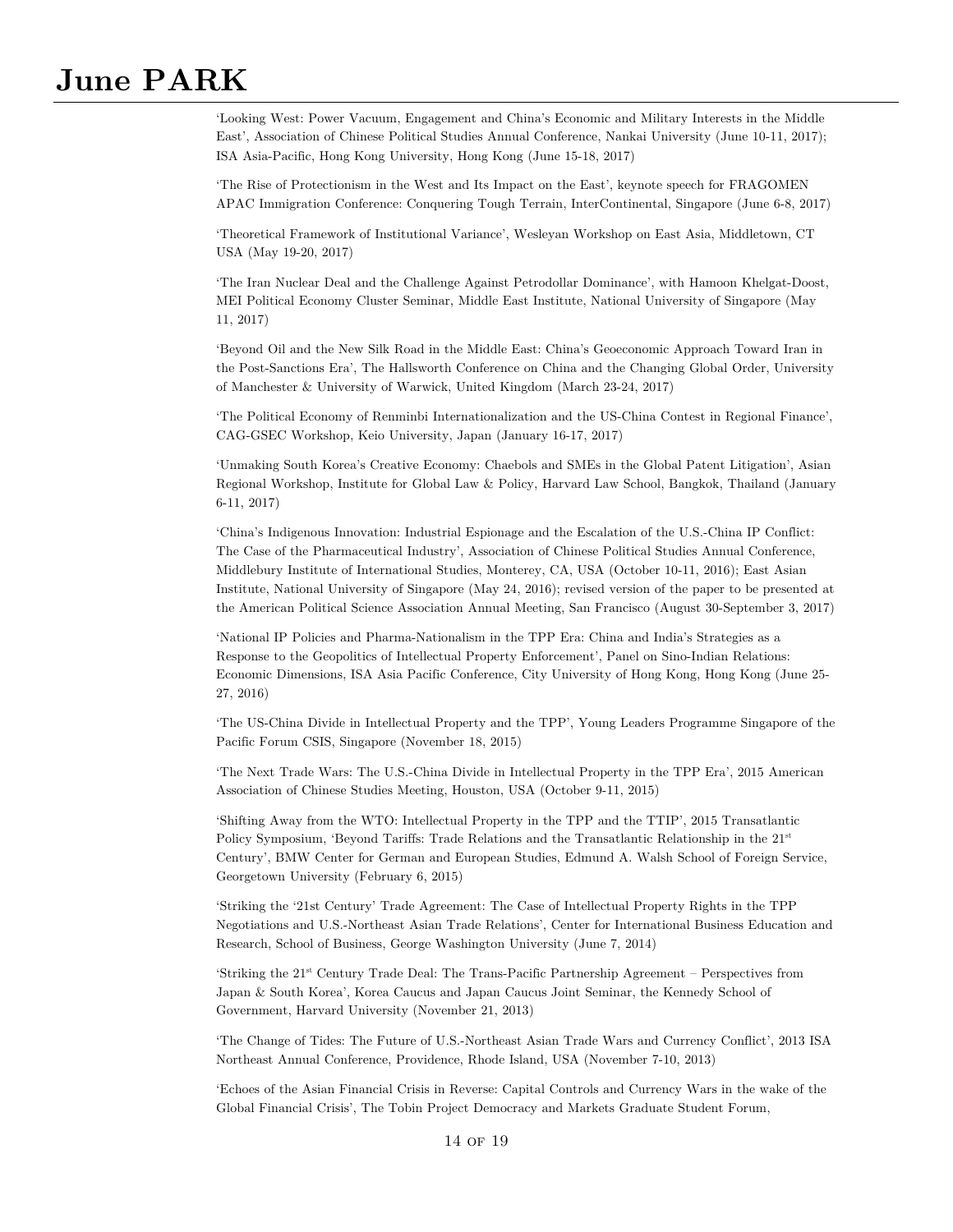Cambridge, MA, USA (October 18, 2013); also presented at the GR:EEN-GEM PhD Summer School, 'Squaring Multilateralism & Multipolarity – Multilateralizing the Emerging Multipolar World: Trends & Challenges', Fudan University, Shanghai, China (August 20-24, 2012)

'Dealing with the Open Economy Policy Trilemma? China's Dream Agenda of Financial Reforms', 2013 Association of Chinese Political Studies Annual Meeting and International Symposium, "China's Domestic and International Relations: Expanding Reforms and Global Influence?", University of Costa Rica, San José, Costa Rica (August 22-23, 2013)

'U.S. Policies on Northeast Asian Countries: China, Japan, South Korea', invited lecture for visiting Japanese students from Koushi High School, Niigata Prefecture, Japan, Boston University, Boston, USA (August 5, 2013)

'Wither Regional Bloc Formation? Intra-Regional Trade Imbalances among China, Japan, and South Korea', Conference on Regional Leadership, Norms and Diversity: Comparing the Asia-Pacific with Europe, Waseda University, Tokyo, Japan (January 29-30, 2013)

'Trade Imbalances, Financial Crises, and Currency Debates: 3 Decades of Stumbling Blocks to U.S.- Northeast Asian Economic Relations', Panel on The Domestic Sources of Economic and Security Relations in the Asia-Pacific, 2012 International Studies Association Annual Convention, San Diego, USA (April 1-4, 2012); also presented at the Harvard Contemporary Japanese Politics Study Group, Harvard University, Cambridge, USA (December 14, 2012)

'Legalization and China: The Politics of WTO Dispute Settlement in the Age of Trade Imbalances', Association of Chinese Political Studies Conference, 'China's Accession to the WTO 10 Years Later: International Institutions and China's Domestic and Foreign Policies', College of Foreign Affairs University, Beijing, China (October 22-23, 2011)

'貿易不均衡の解消の為の国際機関の利用: GATT/WTOへの訴訟による米国の保護主義の発生', Seminar Series, Policy Research Institute, Ministry of Finance, Tokyo, Japan (October 14, 2011)

'Resorting to International Institutions to Resolve Trade Imbalances? U.S. Protectionism via GATT/WTO Dispute Initiation', Social Science Dissertation Workshop, the Institute of Social Science, University of Tokyo, Japan (September 29, 2011)

'From 'Cardinal Sin' to Policy Agenda? The Role of Capital Controls in Emerging Market Economies: A Study of the Korean Case, 1997-2011′, Joint U.S.-Korea Academic Symposium, Korea Economic Institute of America, Washington, DC, USA (August 24, 2011)

'Trade Surpluses and Renminbi Internationalization: The Political Economy of China's Quest for Key Currency', The 23rd Association of Chinese Political Studies Annual Meeting & International Symposium, '100 Years after the 1911 Chinese Revolution: Reflections and Forecasts', King's College London, United Kingdom (June 17-19, 2011)

'Bargaining for More: China's Initiatives and Dilemmas for East Asian Free Trade in the era of Economic Partnership Agreements', Conference on 'China's Role in Global & Regional Governance', The S. Rajaratnam School of International Studies, Nanyang Technological University, Singapore (March 10-11, 2011)

'The Influence of Global Trade Imbalances on Sovereign Wealth Funds: China's SWFs under the view of U.S.-China Trade Imbalances', The 16th Association of Chinese Professors of Humanities and Social Sciences in the United States International Conference, 'Engaging China: Sino-American Relations, Sustainable Development, and Beyond', Harvard University, Boston, United States (November 5-7, 2010); Revised version of the paper presented at the International Studies Association Annual Convention, Montréal, Canada (March 16-19, 2011)

'The Politics of Economic Regionalization: China's Initiatives for Soft Power in East Asia', The 23rd Association of Chinese Political Studies Annual Meeting & International Symposium, 'China in Search of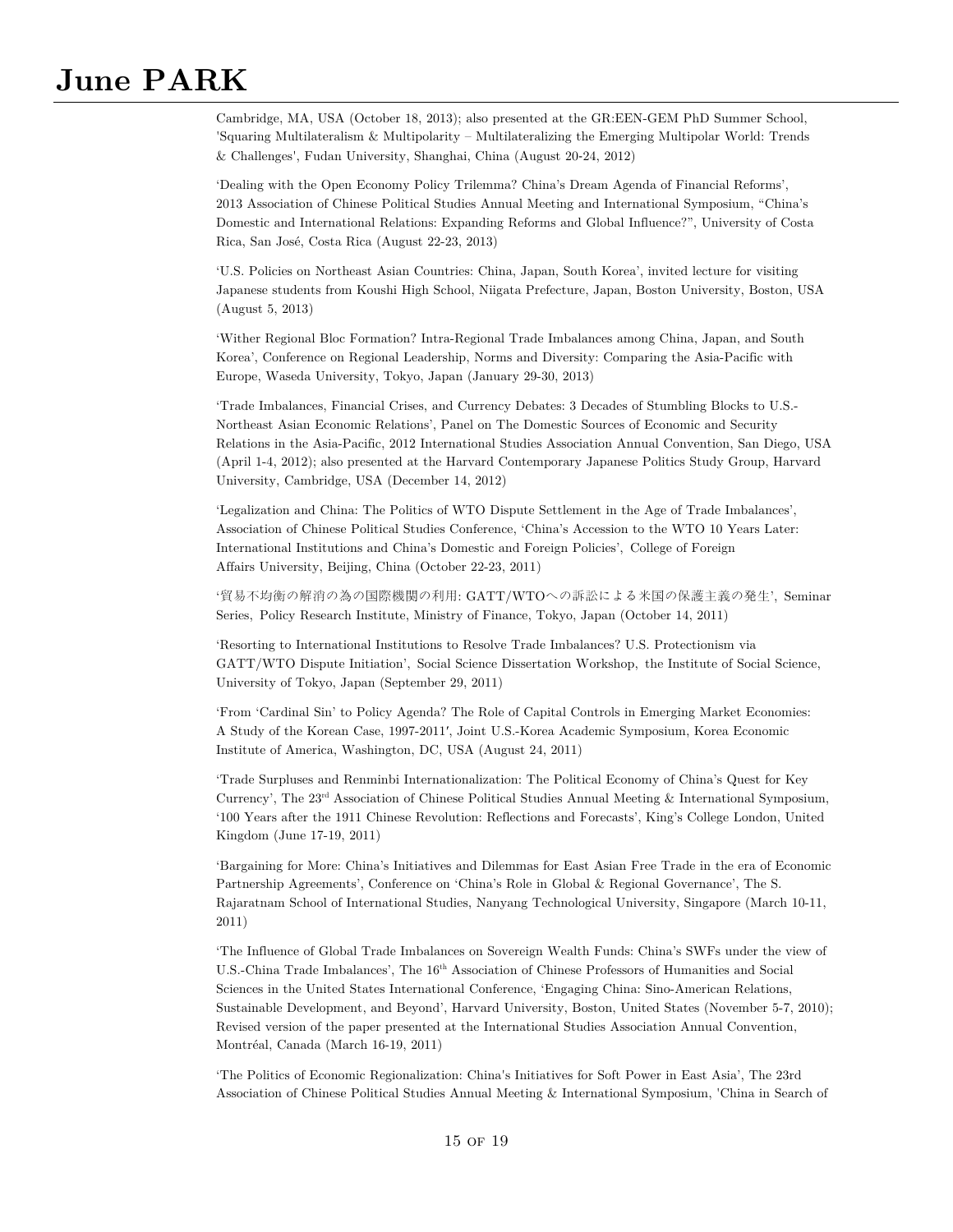|                          | Sustainable Development, Social Harmony, and Soft Power', Endicott College, Beverly, Massachusetts,<br>USA (July 30-August 1, 2010)                                                                                                                                                                                                                                                                                                                                                                                 |
|--------------------------|---------------------------------------------------------------------------------------------------------------------------------------------------------------------------------------------------------------------------------------------------------------------------------------------------------------------------------------------------------------------------------------------------------------------------------------------------------------------------------------------------------------------|
|                          | 'Bilateralism vs. Multilateralism: The Power Structures of Trade, Finance, Investment in Northeast Asia',<br>2010 Midwest Political Science Association Annual National Conference, Chicago, USA (April 20-24,<br>2010)                                                                                                                                                                                                                                                                                             |
|                          | The Political Economy of Trade and Investment: The Impact of Sovereign Wealth Funds in Asset<br>Markets in East Asia in the era of a Financial Crisis', Harvard Conference of the Harvard Project for<br>Asian and International Relations, Cambridge, USA (February 18-21, 2010)                                                                                                                                                                                                                                   |
|                          | The Roots of Stunted Legalism in Northeast Asia: The Domestic Politics of Regional Financial<br>Cooperation since the Asian Financial Crisis', 2010 International Studies Association Annual Convention,<br>New Orleans, Louisiana, USA (February 18, 2010)                                                                                                                                                                                                                                                         |
|                          | 'Financial Regionalism Reinvented? Financial Deregulation and Economic Reform in Japan and Vigilant<br>Financial Regionalism in Northeast Asia', Harvard Conference of the Harvard Project for Asian and<br>International Relations, Cambridge, USA (February 2009)                                                                                                                                                                                                                                                 |
|                          | 'Financial Deregulation and Economic Reform in Japan: Stagnation or Renewal of the Economy?'<br>International Studies Association Annual Convention, New York, USA (February 2009)                                                                                                                                                                                                                                                                                                                                  |
|                          | 'Implications of the Currency Swap Agreement in Northeast Asia: Regional Financial Cooperation in<br>the era of a New Critical Juncture', Panel on Regional Economy, Boston University Conference on East<br>Asia, Boston, USA (February 2009)                                                                                                                                                                                                                                                                      |
|                          | The Evolution of China's Relationship with the World Bank: From Debtor and Beneficiary to<br>Partnership', Session on Finance and Development, the 17 <sup>th</sup> Northeast Asia Economic Forum Young<br>Leaders Training and Research Program in Regional Cooperation and Development, Nankai University,<br>Tianjin, China (October 2008)                                                                                                                                                                       |
|                          | 'Institutional Challenges of UN Sanctions: Legal Initiative of the United States', 2008 Midwest Political<br>Science Association Conference, Chicago, USA (April 2008)                                                                                                                                                                                                                                                                                                                                              |
|                          | State Compliance through Legislation within International Institutions: Perspectives from Northeast<br>Asia: China, South Korea, and Japan', Toronto Group for the Study of International, Transnational, and<br>Comparative Law, University of Toronto and Osgoode Law School, Toronto, Canada (January 2008)                                                                                                                                                                                                      |
| <b>DISCUSSANT ROLES</b>  | KF Panel on 'Korean Public Diplomacy,' Kangwon National University (November 2019)<br>Panel on 'The Korean Peninsula in the Era of Uncertainty,' KAIS (June 2018)<br>Panel on 'The Targeted Sanctions of the European Union,' ISA Hong Kong (June 2017)<br>Panel for the Association for Chinese Political Studies, APSA, Philadelphia, USA (August 2016)<br>Panel on 'The Origins and Effects of International Law,' APSA, Boston, USA (August 2008)                                                               |
| <b>TEACHING</b>          |                                                                                                                                                                                                                                                                                                                                                                                                                                                                                                                     |
| AS INSTRUCTOR            | 'Introduction to International Politics,' George Mason University Korea (Spring 2019)<br>'Introduction to Global Affairs – Sections 01 & 02,' George Mason University Korea (Spring 2019)<br>'International Political Economy,' Hanyang University (Fall 2018)<br>'Contemporary International Relations of East Asia', Tufts University (Spring 2013)<br>'China: From Revolution to Reform', Boston University (Summer II 2010)<br>'Theory and Practice of International Relations', Suffolk University (Fall 2009) |
| AS TEACHING<br>ASSISTANT | 'Contemporary East Asian Economics', Boston University (Fall 2012)<br>'Rise of China', Boston University (Fall 2009)<br>'Southeast Asia in World Politics', Boston University (Spring 2009)<br>'Global Agenda in the 21 <sup>st</sup> Century', Korea University (Fall 2006, Spring 2007)<br>'Introduction to International Relations', Korea University (Spring 2005)<br>'International Organizations', Korea University (Spring, 2006)                                                                            |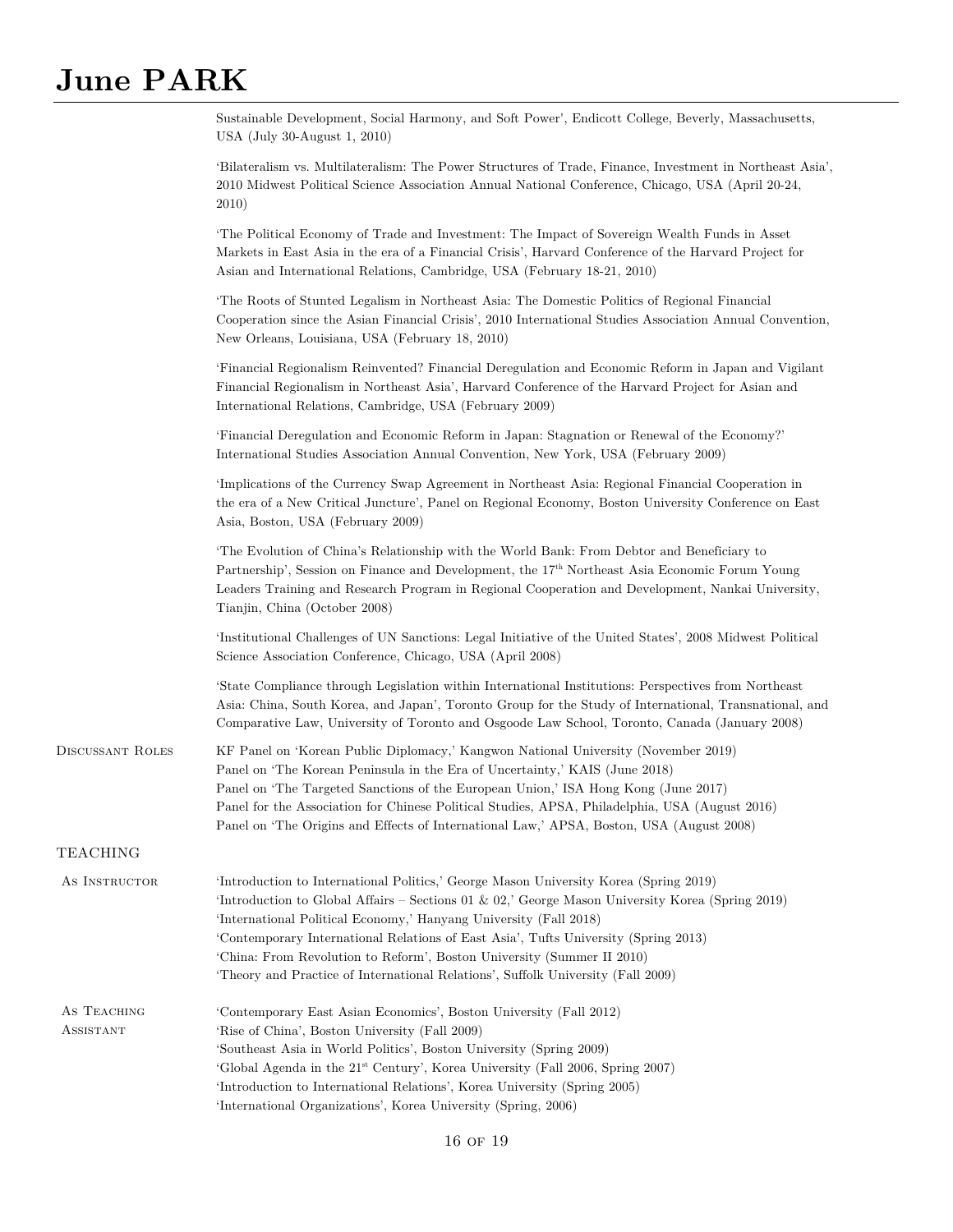|                                   | 'UN and Global Security', Korea University (Fall 2006)<br>'East Asian Regionalism and International Relations', Korea University (Spring 2007)                                                                                                                                      |
|-----------------------------------|-------------------------------------------------------------------------------------------------------------------------------------------------------------------------------------------------------------------------------------------------------------------------------------|
| RESEARCH<br><b>ASSISTANTSHIPS</b> | Research Assistant for Professor Kevin P. Gallagher, Boston University (2012)<br>Content analysis on South Korea's capital controls for 'Ruling Capital: Emerging Markets and the<br>Reregulation of Cross-Border Finance' (Cornell University Press, 2014)                         |
|                                   | Research Assistant for Professor William W. Grimes, Boston University (2013)<br>Data collection on Japanese macroeconomic policies under the Abe administration for 'Will Abenomics<br>Restore Japanese Growth?' (NBR Policy Brief, June 2013)                                      |
| <b>POLICY</b>                     |                                                                                                                                                                                                                                                                                     |
| <b>POLICY DIALOGUES</b>           | Shangri-La Dialogue 2019, International Institute for Strategic Studies (IISS), Singapore (May 31-June 2,<br>2019)                                                                                                                                                                  |
|                                   | Asia Pacific Roundtable, ISIS Malaysia, Kuala Lumpur, Malaysia (May 7-9, 2018)                                                                                                                                                                                                      |
|                                   | The Asia 21 Young Leaders Summit, 'World Disrupted: Asia's Future', Asia Society, Melbourne,<br>Australia (November 29-December 1, 2017)                                                                                                                                            |
|                                   | CSCAP Nuclear Energy Expert Group, Pacific Forum CSIS, Singapore (February 27-28, 2017)                                                                                                                                                                                             |
|                                   | Dialogue on Nonproliferation and Nuclear Security Cooperation in Southeast Asia, Pacific Forum CSIS,<br>Singapore (May 31-June 1, 2016)                                                                                                                                             |
|                                   | The 2 <sup>nd</sup> Council for Security Cooperation in the Asia Pacific (CSCAP) Study Group on Preventive<br>Diplomacy, "Promoting Prospects for Mediation and Peaceful Settlement of Disputes in the Asia-Pacific<br>Region", Pacific Forum CSIS, Singapore (January 20-22, 2016) |
|                                   | 'The 6 <sup>th</sup> Generation Prague 2015: Bridging Divides, Defining the Future', The US Department of State<br>and George Washington University, Washington, DC, USA (July 15-17, 2015)                                                                                         |
|                                   | 'ROK-US Security Seminar Dialogue', Pacific Forum CSIS, Korea Foundation, and the ROK Consulate<br>General in Honolulu, Honolulu, HI, USA (November 7, 2014)                                                                                                                        |
|                                   | 'The 6 <sup>th</sup> US-ROK Strategic Dialogue' and 'US-ROK-Japan Trilateral Strategic Dialogue', Pacific Forum<br>CSIS, Maui, HI, USA (July 21-23, 2014)                                                                                                                           |
| POLICY TRAINING                   | Global Academy on Conflict Resolution and Sustainable Development, George Mason University Korea<br>(October-November, 2018)                                                                                                                                                        |
|                                   | WITA-GWU Intensive Trade Seminar<br>Washington International Trade Association and the International Trade and Investment Program<br>The Elliott School of International Affairs, George Washington University (2013, 2018)                                                         |
|                                   | World Bank Global Development Learning Network Global Issues Seminar<br>KDI (Korea Development Institute) School of Public Policy and Management (2007)                                                                                                                             |
|                                   | Research Associate for CSCAP (Council for Security Cooperation in the Asia Pacific) Korea & NTS-Asia<br>Ilmin International Relations Institute, Seoul, South Korea (2006-07)                                                                                                       |
|                                   | Media Assistant for the World Summit, UN Department of Public Information<br>United Nations Headquarters, New York, USA (2005)                                                                                                                                                      |
|                                   | Training for the UN Internship Programme, Institute of Foreign Affairs and National Security<br>Ministry of Foreign Affairs and Trade, Seoul, South Korea (2005)                                                                                                                    |
| COMPUTING                         | Visualization and Video Creation<br>-Adobe Premiere Pro<br>-Apple Final Cut Pro<br>-YouTube Studio (BookTuber Program, National Library of Korea, June-July 2020)                                                                                                                   |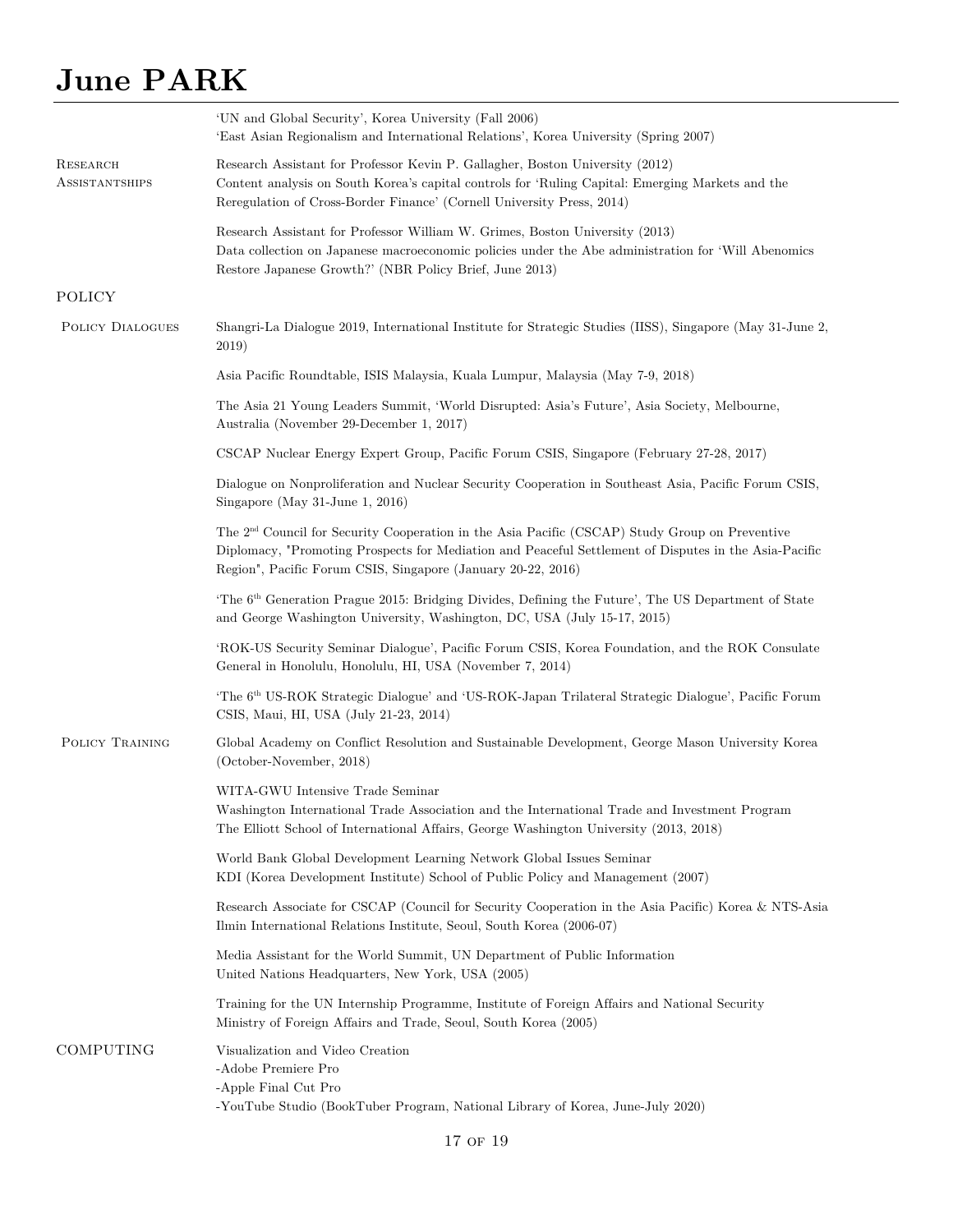|                                                          | Data Visualization (Python, R)<br>Boston University Research Computing Services (RCS) Tutorials (June 2020)                                                                                                                                                                                                                                                                                                                                                                                                                                                                                                                                                                                                                                                                                                                                                                                                                                                                                                                                                                                                                                                                                                                                                                                                                                                                                                                                                                                                                                                                                                                                                                   |                                                                                                                                                                                                                                                                                            |
|----------------------------------------------------------|-------------------------------------------------------------------------------------------------------------------------------------------------------------------------------------------------------------------------------------------------------------------------------------------------------------------------------------------------------------------------------------------------------------------------------------------------------------------------------------------------------------------------------------------------------------------------------------------------------------------------------------------------------------------------------------------------------------------------------------------------------------------------------------------------------------------------------------------------------------------------------------------------------------------------------------------------------------------------------------------------------------------------------------------------------------------------------------------------------------------------------------------------------------------------------------------------------------------------------------------------------------------------------------------------------------------------------------------------------------------------------------------------------------------------------------------------------------------------------------------------------------------------------------------------------------------------------------------------------------------------------------------------------------------------------|--------------------------------------------------------------------------------------------------------------------------------------------------------------------------------------------------------------------------------------------------------------------------------------------|
|                                                          | Mapping (ArcGIS, QGIS)<br>Boston University Research Computing Services (RCS) Tutorials (June-July 2020)                                                                                                                                                                                                                                                                                                                                                                                                                                                                                                                                                                                                                                                                                                                                                                                                                                                                                                                                                                                                                                                                                                                                                                                                                                                                                                                                                                                                                                                                                                                                                                      |                                                                                                                                                                                                                                                                                            |
|                                                          | NUS-IPSA Methods School, Data Visualization (Prof. Bear Braumoeller, July 2016) Network Analysis I<br>$&$ II (Prof. Adam D. Henry, June 2017)                                                                                                                                                                                                                                                                                                                                                                                                                                                                                                                                                                                                                                                                                                                                                                                                                                                                                                                                                                                                                                                                                                                                                                                                                                                                                                                                                                                                                                                                                                                                 |                                                                                                                                                                                                                                                                                            |
|                                                          | Statistical Regressions (Stata)<br>ICPSR Summer Program, Regression Analysis III (Prof. Tim McDaniel) Game Theory (Prof. Dean Lacy)<br>$(June-July 2011)$                                                                                                                                                                                                                                                                                                                                                                                                                                                                                                                                                                                                                                                                                                                                                                                                                                                                                                                                                                                                                                                                                                                                                                                                                                                                                                                                                                                                                                                                                                                     |                                                                                                                                                                                                                                                                                            |
| LANGUAGE<br>PROFICIENCY<br>(IN THE ORDER<br>OF TRAINING) | Korean (Native)<br>English (Fluent)<br>French (Advanced)<br>Français spécifique adultes, Centre de langue de l'Ambassade de France en Corée (2021)<br>DALF (Diplôme Approfondi de Langue Française) (B1: 2003, B3/B4: 2005)<br>DELF (Diplôme d'Etudes en Langue Français) (1 <sup>er</sup> Degré : 2002, 2 <sup>nd</sup> Degré : 2003)<br>Attestation, Cours d'été, Université de Genève, Geneva, Switzerland (2002)<br>Attestation, Institut Français des ALPES (IFALPES), Annecy, France (2002)<br>Chinese (Advanced)<br>Korea $(2019)$<br>2019)<br>New HSK Spoken Tests: Intermediate Level (2011), Advanced Level (2012)<br>New HSK Written Tests: Level 3 (2010), Level 4 (2011), Level 5 (2011)<br>Advanced Chinese studies, School of International Studies, Peking University (2011-2012)<br>Intermediate Chinese studies, Chinese Cultural Center, Seoul, South Korea (2006)<br>Preliminary Chinese studies, Chinaro Language Institute, Seoul, South Korea (2002-2005)<br>Arabic (Elementary)<br>Markaz Arabic Seoul, South Korea (All That Arabic I & II, 2017-2018)<br>Al-Markaz Arabic, Singapore (Modern Standard Arabic 1, 2017)<br>Centre for Language Studies, Levels 1-2, National University of Singapore (2016-2017)<br>Preliminary Arabic Studies, ABC Languages Institute, New York (2005-2006)<br>Japanese (Fluent)<br>New JLPT (Japanese Language Proficiency Test) Level N1 (2010)<br>JLPT (Japanese Language Proficiency Test) Level 1 (2009)<br>Advanced Japanese studies, Center for Japanese Language Education, University of Tokyo<br>$(2010-2011)$<br>Preliminary Japanese studies, Pagoda Language Institute, Seoul, South Korea (2005-2006) | Advanced Chinese studies, Confucius Institute, Incheon National University, Incheon, South<br>Advanced Chinese studies, Confucius Institute, Hanyang University, Seoul, South Korea (2018-<br>Intensive Kanji studies, Modern Languages & Comparative Literature, Boston University (2010) |
|                                                          | German (Intermediate)<br>B1 Zertifikat $(2021)/B2$ Level ongoing $(2021)$<br>A1, A2, B1 Levels completed, Goethe Institut, Seoul, South Korea (2020)                                                                                                                                                                                                                                                                                                                                                                                                                                                                                                                                                                                                                                                                                                                                                                                                                                                                                                                                                                                                                                                                                                                                                                                                                                                                                                                                                                                                                                                                                                                          |                                                                                                                                                                                                                                                                                            |
| <b>REFERENCES</b>                                        | William W. Grimes (Principal Adviser)<br>Associate Dean for Academic Affairs<br>Professor of International Relations & Political Science<br>Pardee School of Global Studies<br><b>Boston University</b><br>152 Bay State Rd   Boston, MA 02215<br>United States<br>617-353-9420   617-353-9290 (fax)<br>wgrimes@bu.edu                                                                                                                                                                                                                                                                                                                                                                                                                                                                                                                                                                                                                                                                                                                                                                                                                                                                                                                                                                                                                                                                                                                                                                                                                                                                                                                                                        | Susan Ariel Aaronson (Host Professor at GW)<br>Director<br>Digital Trade and Data Governance Hub<br>Elliott School of International Affairs<br>George Washington University<br>1957 E Street, NW<br>Washington, DC 20052<br>United States                                                  |